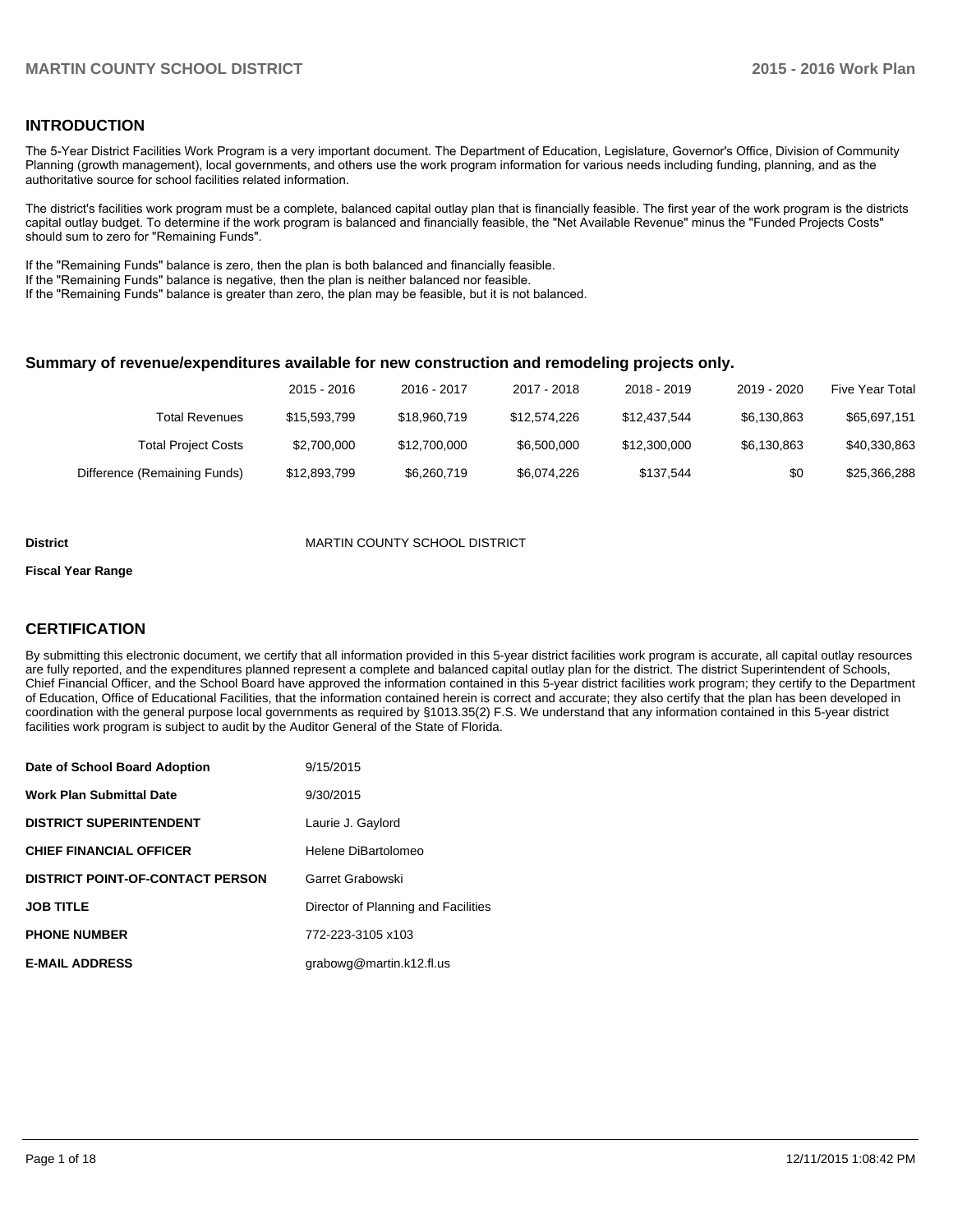# **Expenditures**

#### **Expenditure for Maintenance, Repair and Renovation from 1.50-Mills and PECO**

Annually, prior to the adoption of the district school budget, each school board must prepare a tentative district facilities work program that includes a schedule of major repair and renovation projects necessary to maintain the educational and ancillary facilities of the district.

|                | Item                                                                                                                                                                                                                                                                                                                                                                                                                                                                                                                                                                                                                                                                                                                                                                                                                                                                                                                                                                             | $2015 - 2016$<br><b>Actual Budget</b> | 2016 - 2017<br>Projected                               | 2017 - 2018<br>Projected | 2018 - 2019<br>Projected | 2019 - 2020<br>Projected | <b>Total</b> |
|----------------|----------------------------------------------------------------------------------------------------------------------------------------------------------------------------------------------------------------------------------------------------------------------------------------------------------------------------------------------------------------------------------------------------------------------------------------------------------------------------------------------------------------------------------------------------------------------------------------------------------------------------------------------------------------------------------------------------------------------------------------------------------------------------------------------------------------------------------------------------------------------------------------------------------------------------------------------------------------------------------|---------------------------------------|--------------------------------------------------------|--------------------------|--------------------------|--------------------------|--------------|
| <b>HVAC</b>    |                                                                                                                                                                                                                                                                                                                                                                                                                                                                                                                                                                                                                                                                                                                                                                                                                                                                                                                                                                                  | \$1,262,939                           | \$1.262.939                                            | \$1.262.939              | \$1,212,939              | \$1.262.939              | \$6,264,695  |
|                | Locations: BESSEY CREEK ELEMENTARY, CHALLENGER SCHOOL, CITRUS GROVE ELEMENTARY, CRYSTAL LAKE ELEMENTARY, DR. DAVID<br>L. ANDERSON MIDDLE SCHOOL, ENVIRONMENTAL STUDIES CENTER, FELIX A WILLIAMS ELEMENTARY, HIDDEN OAKS MIDDLE,<br>HOBE SOUND ELEMENTARY, INDIANTOWN ADULT LEARNING CENTER, INDIANTOWN ADULT LEARNING CENTER ANNEX,<br>INDIANTOWN CHILD DEVELOPMENT CENTER (PERKINS), INDIANTOWN FAMILY LEARNING CENTER, INDIANTOWN MIDDLE, J D<br>PARKER SCHOOL OF SCIENCE, MATH, AND TECHNOLOGY, JENSEN BEACH ELEMENTARY, JENSEN BEACH HIGH SCHOOL, MARTIN<br>INSTRUCTIONAL CENTER, MARTIN SENIOR HIGH, MIGRANT PROGRAM, MURRAY MIDDLE, OPEN DOOR SCHOOL, PALM CITY<br>ELEMENTARY, PINEWOOD ELEMENTARY, PORT SALERNO ELEMENTARY (NEW), PORT SALERNO HEADSTART & PK CENTER,<br>SALERNO LEARNING CENTER, SEAWIND ELEMENTARY, SOUTH FORK SENIOR HIGH, SPECTRUM JUNIOR SENIOR HIGH, STUART<br>LEARNING CENTER, STUART MIDDLE, TRANSPORTATION SERVICES SECTION, WARFIELD ELEMENTARY |                                       |                                                        |                          |                          |                          |              |
| Flooring       |                                                                                                                                                                                                                                                                                                                                                                                                                                                                                                                                                                                                                                                                                                                                                                                                                                                                                                                                                                                  | \$100,000                             | \$150,000                                              | \$150,000                | \$150,000                | \$100,000                | \$650,000    |
| Locations:     | BESSEY CREEK ELEMENTARY, CHALLENGER SCHOOL, CITRUS GROVE ELEMENTARY, CRYSTAL LAKE ELEMENTARY, DR. DAVID<br>L. ANDERSON MIDDLE SCHOOL, ENVIRONMENTAL STUDIES CENTER, FELIX A WILLIAMS ELEMENTARY, HIDDEN OAKS MIDDLE,<br>HOBE SOUND ELEMENTARY, INDIANTOWN ADULT LEARNING CENTER, INDIANTOWN ADULT LEARNING CENTER ANNEX,<br>INDIANTOWN CHILD DEVELOPMENT CENTER (PERKINS), INDIANTOWN FAMILY LEARNING CENTER, INDIANTOWN MIDDLE, J D<br>PARKER SCHOOL OF SCIENCE, MATH, AND TECHNOLOGY, JENSEN BEACH ELEMENTARY, JENSEN BEACH HIGH SCHOOL, MARTIN<br>INSTRUCTIONAL CENTER, MARTIN SENIOR HIGH, MIGRANT PROGRAM, MURRAY MIDDLE, OPEN DOOR SCHOOL, PALM CITY<br>ELEMENTARY, PINEWOOD ELEMENTARY, PORT SALERNO ELEMENTARY (NEW), PORT SALERNO HEADSTART & PK CENTER,<br>SALERNO LEARNING CENTER, SEAWIND ELEMENTARY, SOUTH FORK SENIOR HIGH, SPECTRUM JUNIOR SENIOR HIGH, STUART<br>LEARNING CENTER, STUART MIDDLE, TRANSPORTATION SERVICES SECTION, WARFIELD ELEMENTARY            |                                       |                                                        |                          |                          |                          |              |
| Roofing        |                                                                                                                                                                                                                                                                                                                                                                                                                                                                                                                                                                                                                                                                                                                                                                                                                                                                                                                                                                                  | \$580,000                             | \$520,000                                              | \$520,000                | \$520,000                | \$580,000                | \$2,720,000  |
| Locations:     | BESSEY CREEK ELEMENTARY, CHALLENGER SCHOOL, CITRUS GROVE ELEMENTARY, CRYSTAL LAKE ELEMENTARY, DR. DAVID<br>L. ANDERSON MIDDLE SCHOOL, ENVIRONMENTAL STUDIES CENTER, FELIX A WILLIAMS ELEMENTARY, HIDDEN OAKS MIDDLE,<br>HOBE SOUND ELEMENTARY. INDIANTOWN ADULT LEARNING CENTER. INDIANTOWN ADULT LEARNING CENTER ANNEX.<br>INDIANTOWN CHILD DEVELOPMENT CENTER (PERKINS), INDIANTOWN FAMILY LEARNING CENTER, INDIANTOWN MIDDLE, J D<br>PARKER SCHOOL OF SCIENCE, MATH, AND TECHNOLOGY, JENSEN BEACH ELEMENTARY, JENSEN BEACH HIGH SCHOOL, MARTIN<br>INSTRUCTIONAL CENTER, MARTIN SENIOR HIGH, MIGRANT PROGRAM, MURRAY MIDDLE, OPEN DOOR SCHOOL, PALM CITY<br>ELEMENTARY, PINEWOOD ELEMENTARY, PORT SALERNO ELEMENTARY (NEW), PORT SALERNO HEADSTART & PK CENTER,<br>SALERNO LEARNING CENTER, SEAWIND ELEMENTARY, SOUTH FORK SENIOR HIGH, SPECTRUM JUNIOR SENIOR HIGH, STUART<br>LEARNING CENTER, STUART MIDDLE, TRANSPORTATION SERVICES SECTION, WARFIELD ELEMENTARY            |                                       |                                                        |                          |                          |                          |              |
| Safety to Life |                                                                                                                                                                                                                                                                                                                                                                                                                                                                                                                                                                                                                                                                                                                                                                                                                                                                                                                                                                                  | \$295,000                             | \$295,000                                              | \$50,000                 | \$50,000                 | \$295,000                | \$985,000    |
| Locations:     | BESSEY CREEK ELEMENTARY, CHALLENGER SCHOOL, CITRUS GROVE ELEMENTARY, CRYSTAL LAKE ELEMENTARY, DR. DAVID<br>L. ANDERSON MIDDLE SCHOOL, ENVIRONMENTAL STUDIES CENTER, FELIX A WILLIAMS ELEMENTARY, HIDDEN OAKS MIDDLE,<br>HOBE SOUND ELEMENTARY, INDIANTOWN ADULT LEARNING CENTER, INDIANTOWN ADULT LEARNING CENTER ANNEX,<br>INDIANTOWN CHILD DEVELOPMENT CENTER (PERKINS), INDIANTOWN FAMILY LEARNING CENTER, INDIANTOWN MIDDLE, J D<br>PARKER SCHOOL OF SCIENCE, MATH, AND TECHNOLOGY, JENSEN BEACH ELEMENTARY, JENSEN BEACH HIGH SCHOOL, MARTIN<br>INSTRUCTIONAL CENTER, MARTIN SENIOR HIGH, MIGRANT PROGRAM, MURRAY MIDDLE, OPEN DOOR SCHOOL, PALM CITY<br>ELEMENTARY, PINEWOOD ELEMENTARY, PORT SALERNO ELEMENTARY (NEW), PORT SALERNO HEADSTART & PK CENTER,<br>SALERNO LEARNING CENTER, SEAWIND ELEMENTARY, SOUTH FORK SENIOR HIGH, SPECTRUM JUNIOR SENIOR HIGH, STUART<br>LEARNING CENTER, STUART MIDDLE, TRANSPORTATION SERVICES SECTION, WARFIELD ELEMENTARY            |                                       |                                                        |                          |                          |                          |              |
| Fencing        |                                                                                                                                                                                                                                                                                                                                                                                                                                                                                                                                                                                                                                                                                                                                                                                                                                                                                                                                                                                  |                                       | $$150,000$ $$150,000$ $$150,000$ $$150,000$ $$150,000$ |                          |                          | \$150,000                | \$750,000    |
| Locations:     | BESSEY CREEK ELEMENTARY, CHALLENGER SCHOOL, CITRUS GROVE ELEMENTARY, CRYSTAL LAKE ELEMENTARY, DR. DAVID<br>L. ANDERSON MIDDLE SCHOOL, ENVIRONMENTAL STUDIES CENTER, FELIX A WILLIAMS ELEMENTARY, HIDDEN OAKS MIDDLE,<br>HOBE SOUND ELEMENTARY, INDIANTOWN ADULT LEARNING CENTER, INDIANTOWN ADULT LEARNING CENTER ANNEX,<br>INDIANTOWN CHILD DEVELOPMENT CENTER (PERKINS), INDIANTOWN FAMILY LEARNING CENTER, INDIANTOWN MIDDLE, J D<br>PARKER SCHOOL OF SCIENCE, MATH, AND TECHNOLOGY, JENSEN BEACH ELEMENTARY, JENSEN BEACH HIGH SCHOOL, MARTIN<br>INSTRUCTIONAL CENTER, MARTIN SENIOR HIGH, MIGRANT PROGRAM, MURRAY MIDDLE, OPEN DOOR SCHOOL, PALM CITY<br>ELEMENTARY, PINEWOOD ELEMENTARY, PORT SALERNO ELEMENTARY (NEW), PORT SALERNO HEADSTART & PK CENTER,<br>SALERNO LEARNING CENTER, SEAWIND ELEMENTARY, SOUTH FORK SENIOR HIGH, SPECTRUM JUNIOR SENIOR HIGH, STUART<br>LEARNING CENTER, STUART MIDDLE, TRANSPORTATION SERVICES SECTION, WARFIELD ELEMENTARY            |                                       |                                                        |                          |                          |                          |              |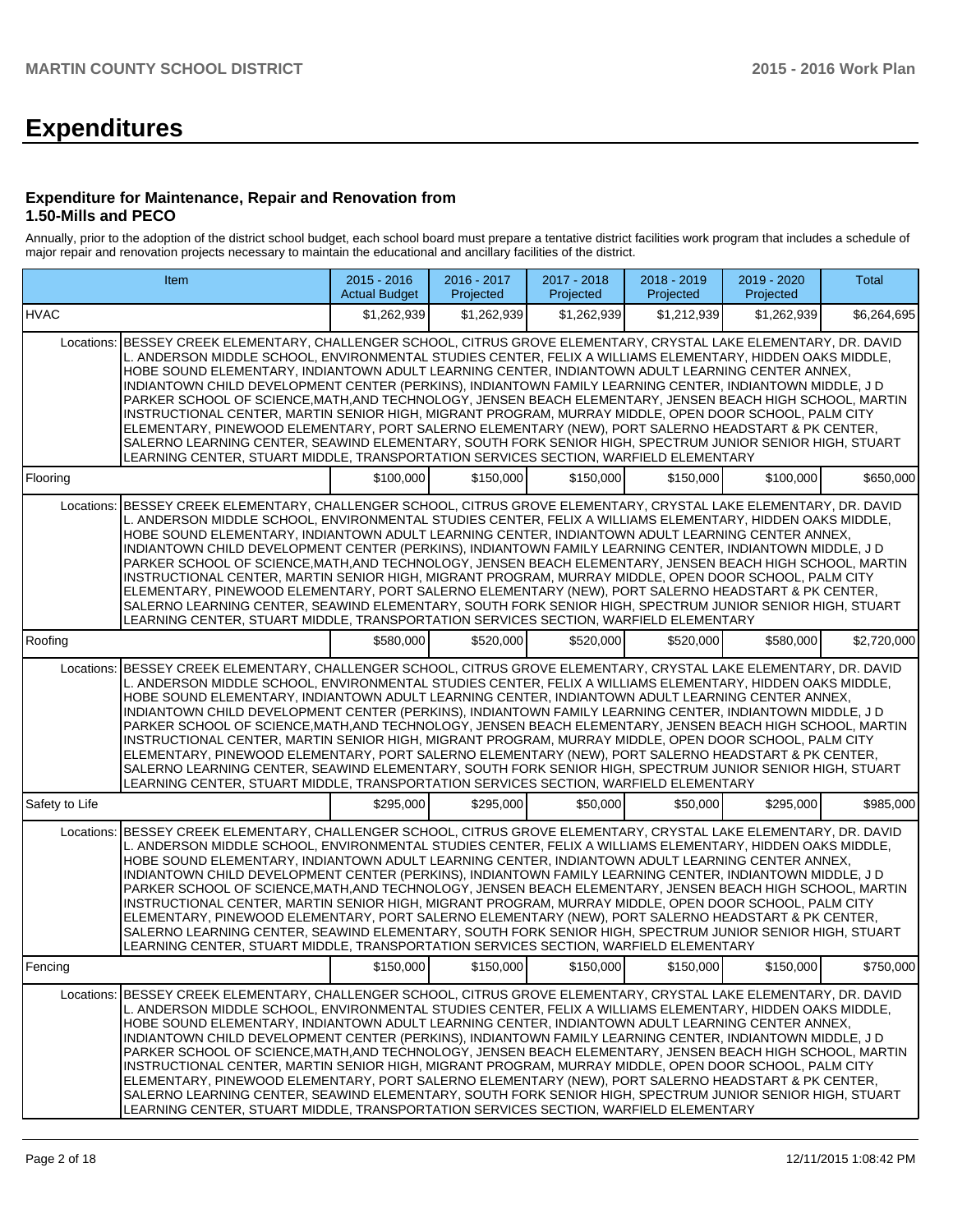| Parking                          |                                                                                                                                                                                                                                                                                                                                                                                                                                                                                                                                                                                                                                                                                                                                                                                                                                                                                                                                                                                  | \$50,000  | \$50,000  | \$50,000  | \$50,000  | \$50,000  | \$250,000   |
|----------------------------------|----------------------------------------------------------------------------------------------------------------------------------------------------------------------------------------------------------------------------------------------------------------------------------------------------------------------------------------------------------------------------------------------------------------------------------------------------------------------------------------------------------------------------------------------------------------------------------------------------------------------------------------------------------------------------------------------------------------------------------------------------------------------------------------------------------------------------------------------------------------------------------------------------------------------------------------------------------------------------------|-----------|-----------|-----------|-----------|-----------|-------------|
| Locations:                       | BESSEY CREEK ELEMENTARY, CHALLENGER SCHOOL, CITRUS GROVE ELEMENTARY, CRYSTAL LAKE ELEMENTARY, DR. DAVID<br>L. ANDERSON MIDDLE SCHOOL. ENVIRONMENTAL STUDIES CENTER. FELIX A WILLIAMS ELEMENTARY. HIDDEN OAKS MIDDLE.<br>HOBE SOUND ELEMENTARY, INDIANTOWN ADULT LEARNING CENTER, INDIANTOWN ADULT LEARNING CENTER ANNEX,<br>INDIANTOWN CHILD DEVELOPMENT CENTER (PERKINS), INDIANTOWN FAMILY LEARNING CENTER, INDIANTOWN MIDDLE, J D<br>PARKER SCHOOL OF SCIENCE, MATH, AND TECHNOLOGY, JENSEN BEACH ELEMENTARY, JENSEN BEACH HIGH SCHOOL, MARTIN<br>INSTRUCTIONAL CENTER, MARTIN SENIOR HIGH, MIGRANT PROGRAM, MURRAY MIDDLE, OPEN DOOR SCHOOL, PALM CITY<br>ELEMENTARY, PINEWOOD ELEMENTARY, PORT SALERNO ELEMENTARY (NEW), PORT SALERNO HEADSTART & PK CENTER,<br>SALERNO LEARNING CENTER, SEAWIND ELEMENTARY, SOUTH FORK SENIOR HIGH, SPECTRUM JUNIOR SENIOR HIGH, STUART<br>LEARNING CENTER, STUART MIDDLE, TRANSPORTATION SERVICES SECTION, WARFIELD ELEMENTARY            |           |           |           |           |           |             |
| Electrical                       |                                                                                                                                                                                                                                                                                                                                                                                                                                                                                                                                                                                                                                                                                                                                                                                                                                                                                                                                                                                  | \$250,000 | \$250,000 | \$250,000 | \$250,000 | \$250,000 | \$1,250,000 |
| Locations:                       | BESSEY CREEK ELEMENTARY, CHALLENGER SCHOOL, CITRUS GROVE ELEMENTARY, CRYSTAL LAKE ELEMENTARY, DR. DAVID<br>L. ANDERSON MIDDLE SCHOOL, ENVIRONMENTAL STUDIES CENTER, FELIX A WILLIAMS ELEMENTARY, HIDDEN OAKS MIDDLE,<br>HOBE SOUND ELEMENTARY, INDIANTOWN ADULT LEARNING CENTER, INDIANTOWN ADULT LEARNING CENTER ANNEX,<br>INDIANTOWN CHILD DEVELOPMENT CENTER (PERKINS), INDIANTOWN FAMILY LEARNING CENTER, INDIANTOWN MIDDLE, J D<br>PARKER SCHOOL OF SCIENCE, MATH, AND TECHNOLOGY, JENSEN BEACH ELEMENTARY, JENSEN BEACH HIGH SCHOOL, MARTIN<br>INSTRUCTIONAL CENTER, MARTIN SENIOR HIGH, MIGRANT PROGRAM, MURRAY MIDDLE, OPEN DOOR SCHOOL, PALM CITY<br>ELEMENTARY, PINEWOOD ELEMENTARY, PORT SALERNO ELEMENTARY (NEW), PORT SALERNO HEADSTART & PK CENTER,<br>SALERNO LEARNING CENTER, SEAWIND ELEMENTARY, SOUTH FORK SENIOR HIGH, SPECTRUM JUNIOR SENIOR HIGH, STUART<br>LEARNING CENTER, STUART MIDDLE, TRANSPORTATION SERVICES SECTION, WARFIELD ELEMENTARY            |           |           |           |           |           |             |
| Fire Alarm                       |                                                                                                                                                                                                                                                                                                                                                                                                                                                                                                                                                                                                                                                                                                                                                                                                                                                                                                                                                                                  | \$100.000 | \$100,000 | \$100,000 | \$100,000 | \$100,000 | \$500,000   |
| Locations:                       | BESSEY CREEK ELEMENTARY, CHALLENGER SCHOOL, CITRUS GROVE ELEMENTARY, CRYSTAL LAKE ELEMENTARY, DR. DAVID<br>L. ANDERSON MIDDLE SCHOOL, ENVIRONMENTAL STUDIES CENTER, FELIX A WILLIAMS ELEMENTARY, HIDDEN OAKS MIDDLE,<br>HOBE SOUND ELEMENTARY. INDIANTOWN ADULT LEARNING CENTER. INDIANTOWN ADULT LEARNING CENTER ANNEX.<br>INDIANTOWN CHILD DEVELOPMENT CENTER (PERKINS), INDIANTOWN FAMILY LEARNING CENTER, INDIANTOWN MIDDLE, J D<br>PARKER SCHOOL OF SCIENCE, MATH, AND TECHNOLOGY, JENSEN BEACH ELEMENTARY, JENSEN BEACH HIGH SCHOOL, MARTIN<br>INSTRUCTIONAL CENTER, MARTIN SENIOR HIGH, MIGRANT PROGRAM, MURRAY MIDDLE, OPEN DOOR SCHOOL, PALM CITY<br>ELEMENTARY, PINEWOOD ELEMENTARY, PORT SALERNO ELEMENTARY (NEW), PORT SALERNO HEADSTART & PK CENTER,<br>SALERNO LEARNING CENTER, SEAWIND ELEMENTARY, SOUTH FORK SENIOR HIGH, SPECTRUM JUNIOR SENIOR HIGH, STUART<br>LEARNING CENTER, STUART MIDDLE, TRANSPORTATION SERVICES SECTION, WARFIELD ELEMENTARY            |           |           |           |           |           |             |
| Telephone/Intercom System        |                                                                                                                                                                                                                                                                                                                                                                                                                                                                                                                                                                                                                                                                                                                                                                                                                                                                                                                                                                                  | \$112,000 | \$112,000 | \$112,000 | \$112,000 | \$112,000 | \$560,000   |
|                                  | Locations: BESSEY CREEK ELEMENTARY, CHALLENGER SCHOOL, CITRUS GROVE ELEMENTARY, CRYSTAL LAKE ELEMENTARY, DR. DAVID<br>L. ANDERSON MIDDLE SCHOOL, ENVIRONMENTAL STUDIES CENTER, FELIX A WILLIAMS ELEMENTARY, HIDDEN OAKS MIDDLE,<br>HOBE SOUND ELEMENTARY, INDIANTOWN ADULT LEARNING CENTER, INDIANTOWN ADULT LEARNING CENTER ANNEX,<br>INDIANTOWN CHILD DEVELOPMENT CENTER (PERKINS), INDIANTOWN FAMILY LEARNING CENTER, INDIANTOWN MIDDLE, J D<br>PARKER SCHOOL OF SCIENCE, MATH, AND TECHNOLOGY, JENSEN BEACH ELEMENTARY, JENSEN BEACH HIGH SCHOOL, MARTIN<br>INSTRUCTIONAL CENTER, MARTIN SENIOR HIGH, MIGRANT PROGRAM, MURRAY MIDDLE, OPEN DOOR SCHOOL, PALM CITY<br>ELEMENTARY, PINEWOOD ELEMENTARY, PORT SALERNO ELEMENTARY (NEW), PORT SALERNO HEADSTART & PK CENTER,<br>SALERNO LEARNING CENTER, SEAWIND ELEMENTARY, SOUTH FORK SENIOR HIGH, SPECTRUM JUNIOR SENIOR HIGH, STUART<br>LEARNING CENTER, STUART MIDDLE, TRANSPORTATION SERVICES SECTION, WARFIELD ELEMENTARY |           |           |           |           |           |             |
| <b>Closed Circuit Television</b> |                                                                                                                                                                                                                                                                                                                                                                                                                                                                                                                                                                                                                                                                                                                                                                                                                                                                                                                                                                                  | \$38,000  | \$38,000  | \$38,000  | \$38,000  | \$38,000  | \$190,000   |
|                                  | Locations: BESSEY CREEK ELEMENTARY, CHALLENGER SCHOOL, CITRUS GROVE ELEMENTARY, CRYSTAL LAKE ELEMENTARY, DR. DAVID<br>L. ANDERSON MIDDLE SCHOOL, ENVIRONMENTAL STUDIES CENTER, FELIX A WILLIAMS ELEMENTARY, HIDDEN OAKS MIDDLE,<br>HOBE SOUND ELEMENTARY, INDIANTOWN ADULT LEARNING CENTER, INDIANTOWN ADULT LEARNING CENTER ANNEX,<br>INDIANTOWN CHILD DEVELOPMENT CENTER (PERKINS), INDIANTOWN FAMILY LEARNING CENTER, INDIANTOWN MIDDLE, J D<br>PARKER SCHOOL OF SCIENCE, MATH, AND TECHNOLOGY, JENSEN BEACH ELEMENTARY, JENSEN BEACH HIGH SCHOOL, MARTIN<br>INSTRUCTIONAL CENTER, MARTIN SENIOR HIGH, MIGRANT PROGRAM, MURRAY MIDDLE, OPEN DOOR SCHOOL, PALM CITY<br>ELEMENTARY, PINEWOOD ELEMENTARY, PORT SALERNO ELEMENTARY (NEW), PORT SALERNO HEADSTART & PK CENTER,<br>SALERNO LEARNING CENTER, SEAWIND ELEMENTARY, SOUTH FORK SENIOR HIGH, SPECTRUM JUNIOR SENIOR HIGH, STUART<br>LEARNING CENTER, STUART MIDDLE, TRANSPORTATION SERVICES SECTION, WARFIELD ELEMENTARY |           |           |           |           |           |             |
| Paint                            |                                                                                                                                                                                                                                                                                                                                                                                                                                                                                                                                                                                                                                                                                                                                                                                                                                                                                                                                                                                  | \$300,000 | \$300,000 | \$300,000 | \$300,000 | \$300,000 | \$1,500,000 |
| Locations:<br>Maintenance/Repair | BESSEY CREEK ELEMENTARY, CHALLENGER SCHOOL, CITRUS GROVE ELEMENTARY, CRYSTAL LAKE ELEMENTARY, DR. DAVID<br>L. ANDERSON MIDDLE SCHOOL, ENVIRONMENTAL STUDIES CENTER, FELIX A WILLIAMS ELEMENTARY, HIDDEN OAKS MIDDLE,<br>HOBE SOUND ELEMENTARY, INDIANTOWN ADULT LEARNING CENTER, INDIANTOWN ADULT LEARNING CENTER ANNEX,<br>INDIANTOWN CHILD DEVELOPMENT CENTER (PERKINS), INDIANTOWN FAMILY LEARNING CENTER, INDIANTOWN MIDDLE, J D<br>PARKER SCHOOL OF SCIENCE.MATH.AND TECHNOLOGY. JENSEN BEACH ELEMENTARY. JENSEN BEACH HIGH SCHOOL. MARTIN<br>INSTRUCTIONAL CENTER, MARTIN SENIOR HIGH, MIGRANT PROGRAM, MURRAY MIDDLE, OPEN DOOR SCHOOL, PALM CITY<br>ELEMENTARY, PINEWOOD ELEMENTARY, PORT SALERNO ELEMENTARY (NEW), PORT SALERNO HEADSTART & PK CENTER,<br>SALERNO LEARNING CENTER, SEAWIND ELEMENTARY, SOUTH FORK SENIOR HIGH, SPECTRUM JUNIOR SENIOR HIGH, STUART<br>LEARNING CENTER, STUART MIDDLE, TRANSPORTATION SERVICES SECTION, WARFIELD ELEMENTARY              | \$500,000 | \$500,000 | \$500,000 | \$500,000 | \$500,000 | \$2,500,000 |
|                                  |                                                                                                                                                                                                                                                                                                                                                                                                                                                                                                                                                                                                                                                                                                                                                                                                                                                                                                                                                                                  |           |           |           |           |           |             |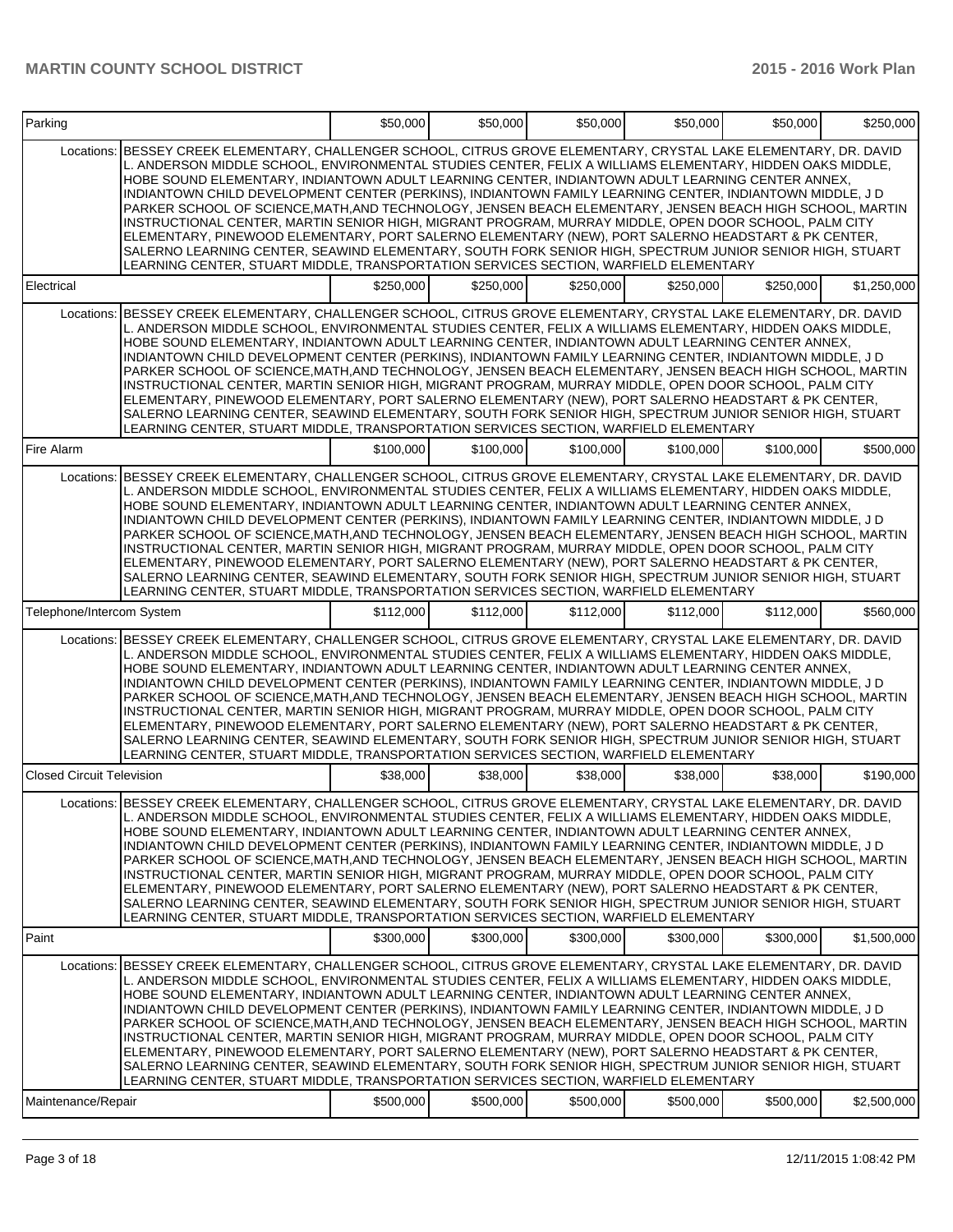|                                                                                      | Locations: BESSEY CREEK ELEMENTARY, CHALLENGER SCHOOL, CITRUS GROVE ELEMENTARY, CRYSTAL LAKE ELEMENTARY, DR. DAVID<br>L. ANDERSON MIDDLE SCHOOL, ENVIRONMENTAL STUDIES CENTER, FELIX A WILLIAMS ELEMENTARY, HIDDEN OAKS MIDDLE,<br>HOBE SOUND ELEMENTARY, INDIANTOWN ADULT LEARNING CENTER, INDIANTOWN ADULT LEARNING CENTER ANNEX,<br>IINDIANTOWN CHILD DEVELOPMENT CENTER (PERKINS), INDIANTOWN FAMILY LEARNING CENTER, INDIANTOWN MIDDLE, J D<br>PARKER SCHOOL OF SCIENCE,MATH,AND TECHNOLOGY, JENSEN BEACH ELEMENTARY, JENSEN BEACH HIGH SCHOOL, MARTIN<br>IINSTRUCTIONAL CENTER, MARTIN SENIOR HIGH, MIGRANT PROGRAM, MURRAY MIDDLE, OPEN DOOR SCHOOL, PALM CITY<br>ELEMENTARY, PINEWOOD ELEMENTARY, PORT SALERNO ELEMENTARY (NEW), PORT SALERNO HEADSTART & PK CENTER,<br>SALERNO LEARNING CENTER, SEAWIND ELEMENTARY, SOUTH FORK SENIOR HIGH, SPECTRUM JUNIOR SENIOR HIGH, STUART |  |            |             |             |             |             |             |              |
|--------------------------------------------------------------------------------------|------------------------------------------------------------------------------------------------------------------------------------------------------------------------------------------------------------------------------------------------------------------------------------------------------------------------------------------------------------------------------------------------------------------------------------------------------------------------------------------------------------------------------------------------------------------------------------------------------------------------------------------------------------------------------------------------------------------------------------------------------------------------------------------------------------------------------------------------------------------------------------------|--|------------|-------------|-------------|-------------|-------------|-------------|--------------|
| LEARNING CENTER, STUART MIDDLE, TRANSPORTATION SERVICES SECTION, WARFIELD ELEMENTARY |                                                                                                                                                                                                                                                                                                                                                                                                                                                                                                                                                                                                                                                                                                                                                                                                                                                                                          |  |            |             |             |             |             |             |              |
|                                                                                      |                                                                                                                                                                                                                                                                                                                                                                                                                                                                                                                                                                                                                                                                                                                                                                                                                                                                                          |  | Sub Total: | \$3.737.939 | \$3,727,939 | \$3,482,939 | \$3.432.939 | \$3.737.939 | \$18.119.695 |

| <b>PECO Maintenance Expenditures</b> | \$524.185    | \$524.185   | \$524,185   | \$524,185    | \$524.185   | \$2.620.925  |
|--------------------------------------|--------------|-------------|-------------|--------------|-------------|--------------|
| l.50 Mill Sub Total: I               | \$3,213,754] | \$3.203.754 | \$2,958,754 | \$2,908,754] | \$3.213.754 | \$15,498,770 |

No items have been specified.

| Total: | 60.707.000 l<br>ົນລນ<br>υJ., | \$3.727.939 | \$3.482.939<br>ሖ | 432.939<br>ሖ | \$3.737.939<br>- 11.1. | 1.695<br>\$18.119 |
|--------|------------------------------|-------------|------------------|--------------|------------------------|-------------------|
|--------|------------------------------|-------------|------------------|--------------|------------------------|-------------------|

## **Local 1.50 Mill Expenditure For Maintenance, Repair and Renovation**

Anticipated expenditures expected from local funding sources over the years covered by the current work plan.

| Item                                                         | 2015 - 2016<br><b>Actual Budget</b> | 2016 - 2017<br>Projected | 2017 - 2018<br>Projected | 2018 - 2019<br>Projected | 2019 - 2020<br>Projected | <b>Total</b> |
|--------------------------------------------------------------|-------------------------------------|--------------------------|--------------------------|--------------------------|--------------------------|--------------|
| Remaining Maint and Repair from 1.5 Mills                    | \$3,213,754                         | \$3,203,754              | \$2,958,754              | \$2,908,754              | \$3,213,754              | \$15,498,770 |
| Maintenance/Repair Salaries                                  | \$4,422,474                         | \$4,422,474              | \$4,422,474              | \$4,422,474              | \$4,422,474              | \$22,112,370 |
| <b>School Bus Purchases</b>                                  | \$1,200,000                         | \$1,200,000              | \$1,200,000              | \$1,200,000              | \$1,200,000              | \$6,000,000  |
| <b>Other Vehicle Purchases</b>                               | \$100,000                           | \$100,000                | \$100,000                | \$100,000                | \$100,000                | \$500,000    |
| Capital Outlay Equipment                                     | \$735,000                           | \$735,000                | \$735,000                | \$735,000                | \$735,000                | \$3,675,000  |
| <b>Rent/Lease Payments</b>                                   | \$378,000                           | \$378,000                | \$378,000                | \$378,000                | \$378,000                | \$1,890,000  |
| <b>COP Debt Service</b>                                      | \$2,632,731                         | \$2,716,856              | \$2,715,268              | \$2,715,456              | \$2,715,456              | \$13,495,767 |
| Rent/Lease Relocatables                                      | \$50,000                            | \$50,000                 | \$50,000                 | \$50,000                 | \$50,000                 | \$250,000    |
| <b>Environmental Problems</b>                                | \$0                                 | \$0                      | \$0                      | \$0                      | \$0                      | \$0          |
| s.1011.14 Debt Service                                       | \$0                                 | \$0                      | \$0                      | \$0                      | \$0                      | \$0          |
| Special Facilities Construction Account                      | $\Omega$                            | \$0                      | \$0                      | \$0                      | \$0                      | \$0          |
| Premiums for Property Casualty Insurance - 1011.71<br>(4a,b) | \$1,857,106                         | \$1,857,106              | \$1,857,106              | \$1,857,106              | \$1,857,106              | \$9,285,530  |
| Qualified School Construction Bonds (QSCB)                   | \$0                                 | \$0                      | \$0                      | \$0                      | \$0                      | \$0          |
| Qualified Zone Academy Bonds (QZAB)                          | \$0                                 | \$0                      | \$0                      | \$0                      | \$0                      | \$0          |
| <b>C/W ENERGY MGMT</b>                                       | \$300,000                           | \$300,000                | \$300,000                | \$300,000                | \$300,000                | \$1,500,000  |
| C/W CODE COMPLIANCE (0539)                                   | \$50,000                            | \$50,000                 | \$50,000                 | \$50,000                 | \$50,000                 | \$250,000    |
| C/W PROPERTY DAMAGE (0541)                                   | \$25,000                            | \$25,000                 | \$25,000                 | \$25,000                 | \$25,000                 | \$125,000    |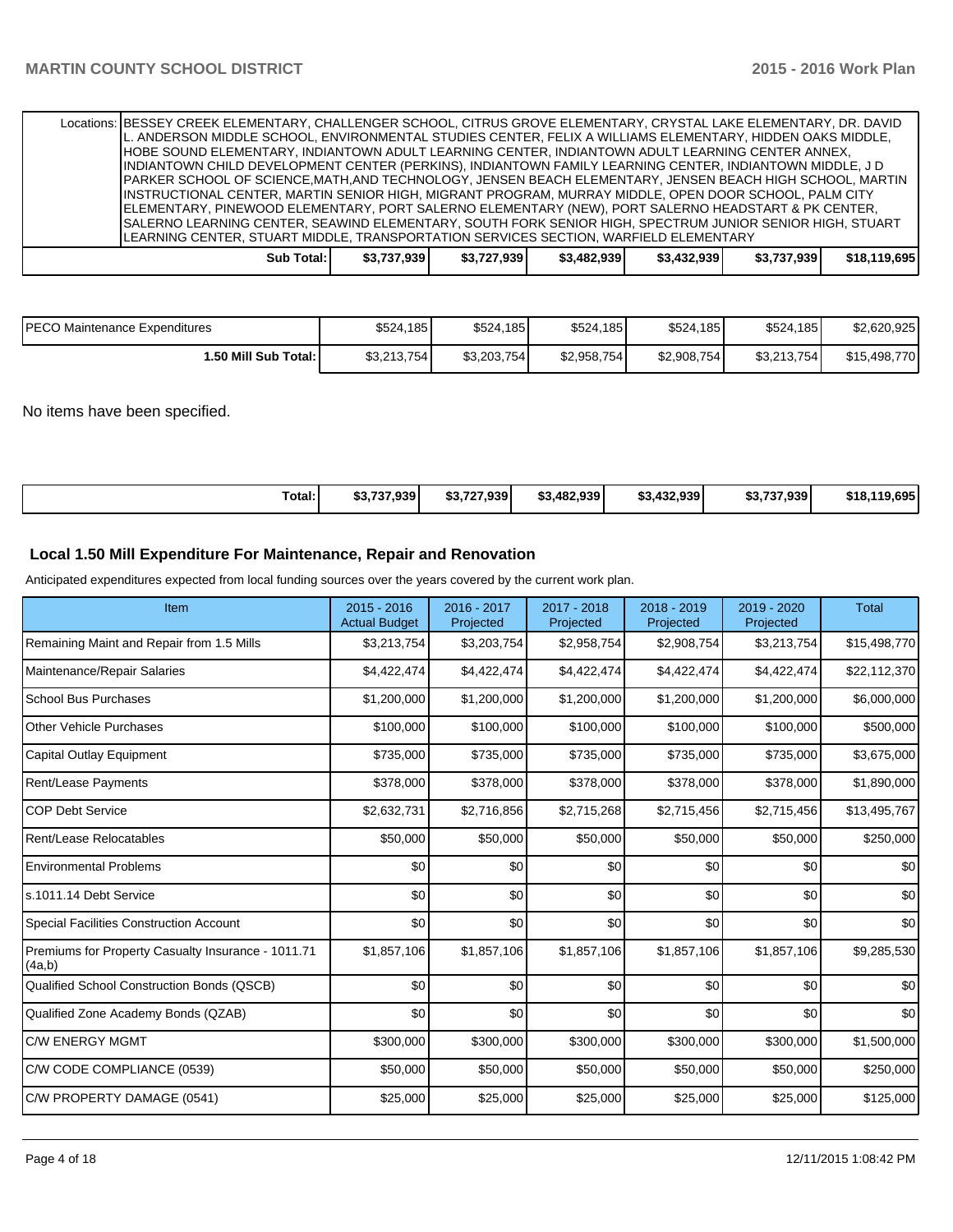| C/W PROF. SERV. (0557)                  | \$100,000    | \$100,000    | \$100,000    | \$100,000    | \$100,000    | \$500,000     |
|-----------------------------------------|--------------|--------------|--------------|--------------|--------------|---------------|
| C/W ATHLETIC FIELDS NEW/UPGRADES (0543) | \$400,000    | \$400,000    | \$400,000    | \$400,000    | \$400,000    | \$2,000,000   |
| C/W SECURITY PROG. (0528)               | \$150,000    | \$150,000    | \$150,000    | \$150,000    | \$150,000    | \$750,000     |
| ICW SITE IMPROVEMENTS                   | \$250,000    | \$250,000    | \$250,000    | \$250,000    | \$250,000    | \$1,250,000   |
| <b>ESE EQUIPMENT (PROJ 0590)</b>        | \$100,000    | \$100,000    | \$100,000    | \$100,000    | \$100,000    | \$500,000     |
| C/W ATHLETIC FIELDS REPAIR/REPL (0542)  | \$50,000     | \$50,000     | \$50,000     | \$50,000     | \$50,000     | \$250,000     |
| C/W GROUNDS (0551)                      | \$50,000     | \$50,000     | \$50,000     | \$50,000     | \$50,000     | \$250,000     |
| C/W REFINISH GYM FLOORS (0544)          | \$50,000     | \$50,000     | \$50,000     | \$50,000     | \$50,000     | \$250,000     |
| C/W ADA COMPLIANCE (0339)               | \$100,000    | \$100,000    | \$100,000    | \$100,000    | \$100,000    | \$500,000     |
| C/W PLUMBING (0553)                     | \$100,000    | \$100,000    | \$100,000    | \$100,000    | \$100,000    | \$500,000     |
| C/W PLAYGROUNDS (0552)                  | \$100,000    | \$100,000    | \$100,000    | \$100,000    | \$100,000    | \$500,000     |
| CAREER/VOCATIONAL CAPITAL PROJ (3009)   | \$155,000    | \$155,000    | \$155,000    | \$155,000    | \$155,000    | \$775,000     |
| C/W CUSTODIAL/MAINT EQUIP (0538)        | \$480,000    | \$480,000    | \$480,000    | \$480,000    | \$480,000    | \$2,400,000   |
| C/W TECHNOLOGY PROJECTS                 | \$8,340,815  | \$8,275,815  | \$8,275,815  | \$8,275,815  | \$8,340,815  | \$41,509,075  |
| C/W OTHER FACILITY NEEDS (0560)         | \$150,000    | \$150,000    | \$150,000    | \$150,000    | \$150,000    | \$750,000     |
| C/W BLEACHER REPAIR/REPL (0548)         | \$50,000     | \$50,000     | \$50,000     | \$50,000     | \$50,000     | \$250,000     |
| C/W VEGETATION REMOVAL (0519)           | \$50,000     | \$50,000     | \$50,000     | \$50,000     | \$50,000     | \$250,000     |
| <b>TRANSFER TO CHARTER SCHOOLS</b>      | \$116,000    | \$116,000    | \$116,000    | \$116,000    | \$116,000    | \$580,000     |
| <b>Local Expenditure Totals:</b>        | \$25,755,880 | \$25,765,005 | \$25,518,417 | \$25,468,605 | \$25,838,605 | \$128,346,512 |

# **Revenue**

#### **1.50 Mill Revenue Source**

Schedule of Estimated Capital Outlay Revenue from each currently approved source which is estimated to be available for expenditures on the projects included in the tentative district facilities work program. All amounts are NET after considering carryover balances, interest earned, new COP's, 1011.14 and 1011.15 loans, etc. Districts cannot use 1.5-Mill funds for salaries except for those explicitly associated with maintenance/repair projects. (1011.71 (5), F.S.)

| <b>Item</b>                                                                         | Fund | $2015 - 2016$<br><b>Actual Value</b> | $2016 - 2017$<br>Projected | $2017 - 2018$<br>Projected | $2018 - 2019$<br>Projected | 2019 - 2020<br>Projected | Total             |
|-------------------------------------------------------------------------------------|------|--------------------------------------|----------------------------|----------------------------|----------------------------|--------------------------|-------------------|
| (1) Non-exempt property<br>lassessed valuation                                      |      | \$20,164,343,363                     | \$20,769,274,306           | \$20,769,274,306           | \$20,769,274,306           | \$20,769,274,306         | \$103,241,440,587 |
| (2) The Millege projected for<br>discretionary capital outlay per<br>ls.1011.71     |      | 1.50                                 | 1.50                       | 1.50                       | 1.50                       | 1.50                     |                   |
| $(3)$ Full value of the 1.50-Mill<br>discretionary capital outlay per<br>ls.1011.71 |      | \$33.876.097                         | \$34.892.381               | \$34,892,381               | \$34,892,381               | \$34.892.381             | \$173,445,621     |
| $(4)$ Value of the portion of the 1.50<br>I-Mill ACTUALLY levied                    | 370  | \$29,036,654                         | \$29,907,755               | \$29,907,755               | \$29,907,755               | \$29,907,755             | \$148,667,674     |
| $(5)$ Difference of lines (3) and (4)                                               |      | \$4,839,443                          | \$4,984,626                | \$4,984,626                | \$4,984,626                | \$4,984,626              | \$24,777,947      |

## **PECO Revenue Source**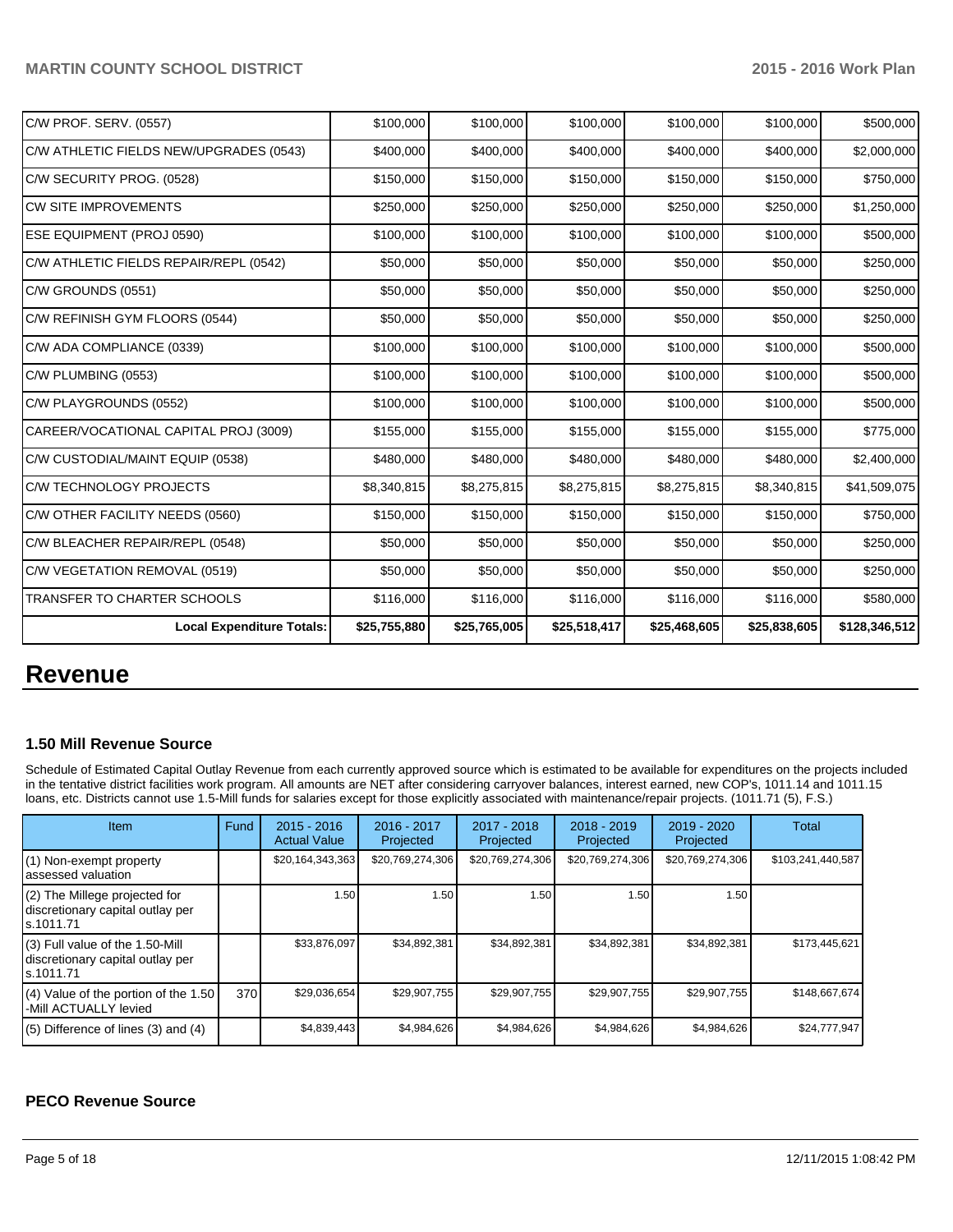The figure in the row designated "PECO Maintenance" will be subtracted from funds available for new construction because PECO maintenance dollars cannot be used for new construction.

| Item                          | Fund | $2015 - 2016$<br><b>Actual Budget</b> | 2016 - 2017<br>Projected | 2017 - 2018<br>Projected | $2018 - 2019$<br>Projected | 2019 - 2020<br>Projected | Total            |
|-------------------------------|------|---------------------------------------|--------------------------|--------------------------|----------------------------|--------------------------|------------------|
| PECO New Construction         | 340  | \$0                                   | \$0 <sub>1</sub>         | \$0                      | \$0                        | \$0                      | \$0 <sub>1</sub> |
| PECO Maintenance Expenditures |      | \$524,185                             | \$524,185                | \$524.185                | \$524,185                  | \$524,185                | \$2,620,925      |
|                               |      | \$524,185                             | \$524.185                | \$524.185                | \$524,185                  | \$524,185                | \$2,620,925      |

### **CO & DS Revenue Source**

Revenue from Capital Outlay and Debt Service funds.

| Item                                               | Fund             | $2015 - 2016$<br><b>Actual Budget</b> | $2016 - 2017$<br>Projected | $2017 - 2018$<br>Projected | $2018 - 2019$<br>Projected | $2019 - 2020$<br>Projected | Total       |
|----------------------------------------------------|------------------|---------------------------------------|----------------------------|----------------------------|----------------------------|----------------------------|-------------|
| ICO & DS Cash Flow-through<br><b>I</b> Distributed | 360 <sup>1</sup> | \$272.841                             | \$272.841                  | \$272.841                  | \$272.841                  | \$272.841                  | \$1,364,205 |
| ICO & DS Interest on<br>Undistributed CO           | 360              | \$11,328                              | \$11,328                   | \$11,328                   | \$11.328                   | \$11,328                   | \$56,640    |
|                                                    |                  | \$284,169                             | \$284.169                  | \$284.169                  | \$284.169                  | \$284.169                  | \$1,420,845 |

#### **Fair Share Revenue Source**

All legally binding commitments for proportionate fair-share mitigation for impacts on public school facilities must be included in the 5-year district work program.

Nothing reported for this section.

### **Sales Surtax Referendum**

Specific information about any referendum for a 1-cent or ½-cent surtax referendum during the previous year.

**Did the school district hold a surtax referendum during the past fiscal year 2014 - 2015?**

No

#### **Additional Revenue Source**

Any additional revenue sources

| Item                                                                                                    | $2015 - 2016$<br><b>Actual Value</b> | 2016 - 2017<br>Projected | 2017 - 2018<br>Projected | $2018 - 2019$<br>Projected | $2019 - 2020$<br>Projected | Total            |
|---------------------------------------------------------------------------------------------------------|--------------------------------------|--------------------------|--------------------------|----------------------------|----------------------------|------------------|
| IProceeds from a s.1011.14/15 F.S. Loans I                                                              | \$0 <sub>0</sub>                     | \$0 <sub>1</sub>         | \$0                      | \$0                        | \$0                        | \$0 <sub>1</sub> |
| District Bonds - Voted local bond<br>referendum proceeds per s.9, Art VII<br><b>IState Constitution</b> | \$0                                  | \$0                      | \$0                      | \$0                        | \$0                        | \$0              |
| Proceeds from Special Act Bonds                                                                         | \$0 <sub>0</sub>                     | \$0                      | \$0                      | \$0                        | \$0                        | \$0              |
| <b>Estimated Revenue from CO &amp; DS Bond</b><br>l Sale                                                | \$0 <sub>1</sub>                     | \$0                      | \$0                      | \$0                        | \$0                        | \$0              |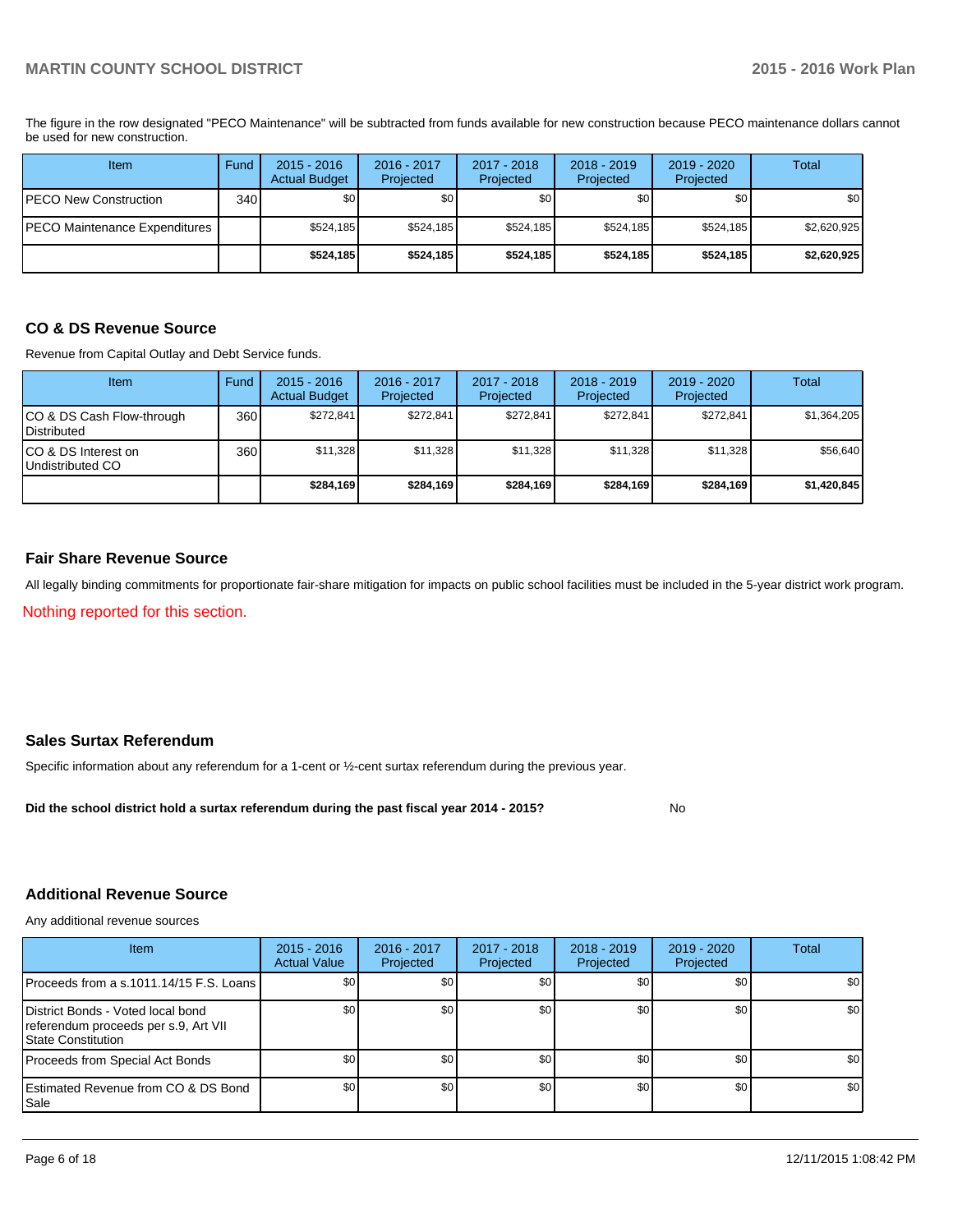| Proceeds from Voted Capital<br>Improvements millage                                                                       | \$0          | \$0          | \$0         | \$0         | \$0         | \$0          |
|---------------------------------------------------------------------------------------------------------------------------|--------------|--------------|-------------|-------------|-------------|--------------|
| Other Revenue for Other Capital Projects                                                                                  | \$40,000     | \$40,000     | \$40,000    | \$40,000    | \$40,000    | \$200,000    |
| Proceeds from 1/2 cent sales surtax<br>authorized by school board                                                         | \$0          | \$0          | \$0         | \$0         | \$0         | \$0          |
| Proceeds from local governmental<br>infrastructure sales surtax                                                           | \$0          | \$0          | \$0         | \$0         | \$0         | \$0          |
| Proceeds from Certificates of<br>Participation (COP's) Sale                                                               | \$0          | \$0          | \$0         | \$0         | \$0         | \$0          |
| Classrooms First Bond proceeds amount<br>authorized in FY 1997-98                                                         | \$0          | \$0          | \$0         | \$0         | \$0         | \$0          |
| Classrooms for Kids                                                                                                       | \$0          | \$0          | \$0         | \$0         | \$0         | \$0          |
| <b>District Equity Recognition</b>                                                                                        | \$0          | \$0          | \$0         | \$0         | \$0         | \$0          |
| <b>Federal Grants</b>                                                                                                     | \$0          | \$0          | \$0         | \$0         | \$0         | \$0          |
| Proportionate share mitigation (actual<br>cash revenue only, not in kind donations)                                       | \$0          | \$0          | \$0         | \$0         | \$0         | \$0          |
| Impact fees received                                                                                                      | \$1,600,000  | \$1,600,000  | \$1,600,000 | \$1,600,000 | \$1,600,000 | \$8,000,000  |
| Private donations                                                                                                         | \$0          | \$0          | \$0         | \$0         | \$0         | \$0          |
| Grants from local governments or not-for-<br>profit organizations                                                         | \$0          | \$0          | \$0         | \$0         | \$0         | \$0          |
| Interest, Including Profit On Investment                                                                                  | \$0          | \$0          | \$0         | \$0         | \$0         | \$0          |
| Revenue from Bonds pledging proceeds<br>from 1 cent or 1/2 cent Sales Surtax                                              | \$0          | \$0          | \$0         | \$0         | \$0         | \$0          |
| <b>Total Fund Balance Carried Forward</b>                                                                                 | \$10,388,856 | \$12,893,800 | \$6,260,719 | \$6,074,225 | \$137,544   | \$35,755,144 |
| General Capital Outlay Obligated Fund<br><b>Balance Carried Forward From Total</b><br><b>Fund Balance Carried Forward</b> | \$0          | \$0          | \$0         | \$0         | \$0         | \$0          |
| Special Facilities Construction Account                                                                                   | \$0          | \$0          | \$0         | \$0         | \$0         | \$0          |
| One Cent - 1/2 Cent Sales Surtax Debt<br>Service From Total Fund Balance Carried<br>Forward                               | \$0          | \$0          | \$0         | \$0         | \$0         | \$0          |
| Capital Outlay Projects Funds Balance<br>Carried Forward From Total Fund<br><b>Balance Carried Forward</b>                | \$0          | \$0          | \$0         | \$0         | \$0         | \$0          |
| <b>Subtotal</b>                                                                                                           | \$12,028,856 | \$14,533,800 | \$7,900,719 | \$7,714,225 | \$1,777,544 | \$43,955,144 |

## **Total Revenue Summary**

| <b>Item Name</b>                                           | $2015 - 2016$<br><b>Budget</b> | $2016 - 2017$<br>Projected | $2017 - 2018$<br>Projected | $2018 - 2019$<br>Projected | 2019 - 2020<br>Projected | <b>Five Year Total</b> |
|------------------------------------------------------------|--------------------------------|----------------------------|----------------------------|----------------------------|--------------------------|------------------------|
| Local 1.5 Mill Discretionary Capital Outlay<br>Revenue     | \$29,036,654                   | \$29,907,755               | \$29,907,755               | \$29,907,755               | \$29,907,755             | \$148,667,674          |
| PECO and 1.5 Mill Maint and Other 1.5<br>Mill Expenditures | (\$25,755,880)                 | (\$25,765,005)             | (S25, 518, 417)            | (\$25,468,605)             | (\$25,838,605)           | (\$128,346,512)        |
| <b>PECO Maintenance Revenue</b>                            | \$524,185                      | \$524,185                  | \$524.185                  | \$524,185                  | \$524,185                | \$2,620,925            |
| <b>Available 1.50 Mill for New</b><br><b>Construction</b>  | \$3,280,774                    | \$4,142,750                | \$4,389,338                | \$4,439,150                | \$4,069,150              | \$20,321,162           |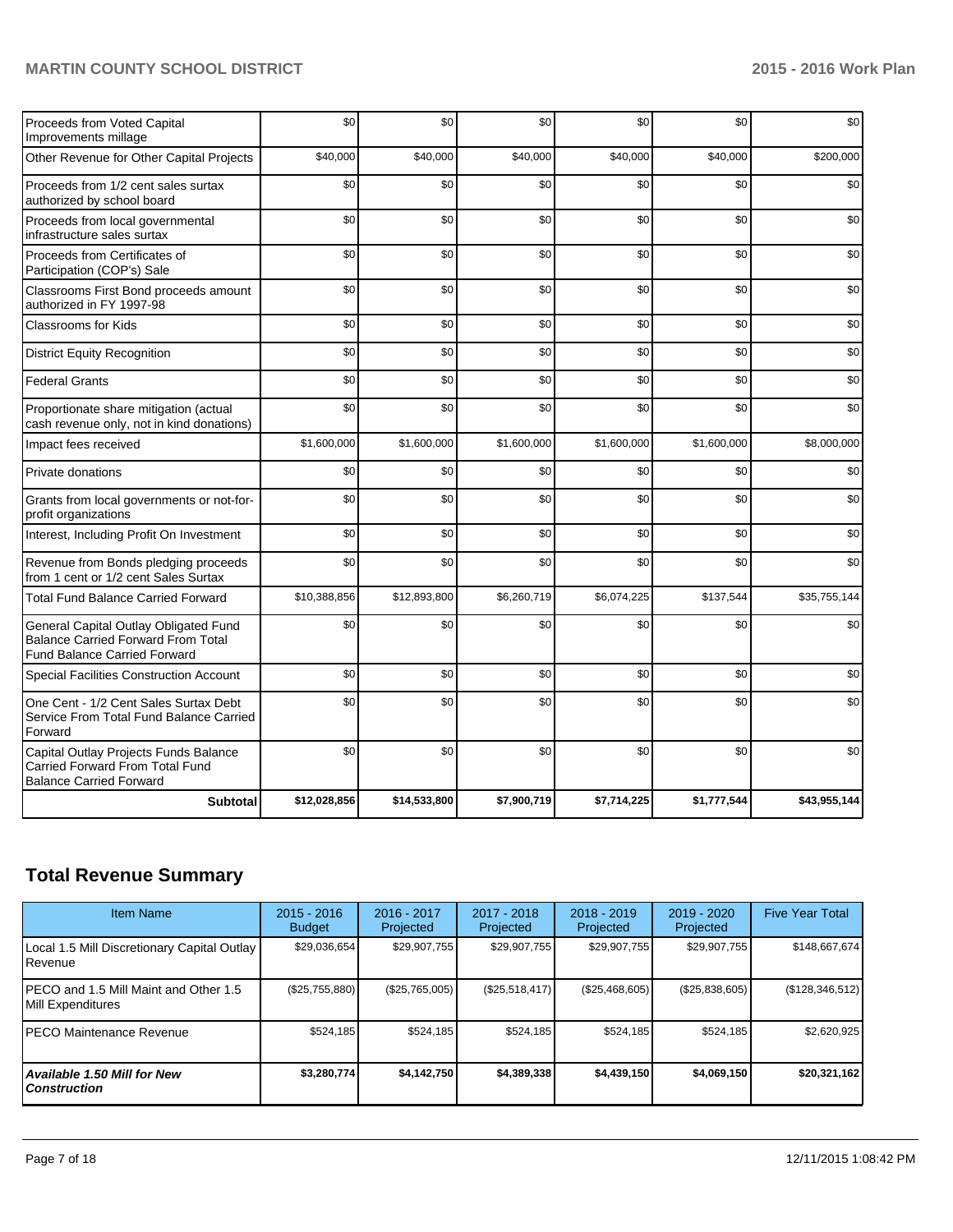| <b>Item Name</b>                 | $2015 - 2016$<br><b>Budget</b> | 2016 - 2017<br>Projected | $2017 - 2018$<br>Projected | $2018 - 2019$<br>Projected | 2019 - 2020<br>Projected | <b>Five Year Total</b> |
|----------------------------------|--------------------------------|--------------------------|----------------------------|----------------------------|--------------------------|------------------------|
| CO & DS Revenue                  | \$284,169                      | \$284,169                | \$284,169                  | \$284,169                  | \$284,169                | \$1,420,845            |
| PECO New Construction Revenue    | \$0                            | \$0                      | \$0                        | \$0                        | \$0                      | \$0 <sub>1</sub>       |
| Other/Additional Revenue         | \$12,028,856                   | \$14,533,800             | \$7,900,719                | \$7,714,225                | \$1,777,544              | \$43,955,144           |
| <b>Total Additional Revenuel</b> | \$12,313,025                   | \$14,817,969             | \$8,184,888                | \$7,998,394                | \$2,061,713              | \$45,375,989           |
| <b>Total Available Revenue</b>   | \$15,593,799                   | \$18,960,719             | \$12,574,226               | \$12,437,544               | \$6,130,863              | \$65,697,151           |

# **Project Schedules**

### **Capacity Project Schedules**

Nothing reported for this section. A schedule of capital outlay projects necessary to ensure the availability of satisfactory classrooms for the projected student enrollment in K-12 programs.

> **Total Classrooms: Gross Sq Ft: Planned Cost: Student Stations:**

## **Other Project Schedules**

Major renovations, remodeling, and additions of capital outlay projects that do not add capacity to schools.

| <b>Project Description</b>                        | Location                    | $2015 - 2016$<br>Actual Budget | 2016 - 2017<br>Projected | 2017 - 2018<br>Projected | $2018 - 2019$<br>Projected | $2019 - 2020$<br>Projected | Total            | Funded |
|---------------------------------------------------|-----------------------------|--------------------------------|--------------------------|--------------------------|----------------------------|----------------------------|------------------|--------|
| <b>GYM</b>                                        | ISOUTH FORK SENIOR<br>IHIGH | \$0 <sub>1</sub>               | \$0                      | \$0 <sub>1</sub>         | \$300,000                  | \$5,500,000                | \$5,800,000 Yes  |        |
| PHASE III REPLACEMENT<br><b>MEDIA &amp; ADMIN</b> | <b>ISTUART MIDDLE</b>       | \$0 <sub>1</sub>               | \$0                      | \$5,500,000              | \$0                        | \$0                        | \$5,500,000 Yes  |        |
| <b>REPLACE ADMIN&amp; MEDIA</b>                   | <b>IMURRAY MIDDLE</b>       | \$0                            | \$0                      | \$0                      | \$5,500,000                | \$0                        | \$5,500,000 Yes  |        |
| REPLACE ADMIN AND<br><b>CLASSROOMS</b>            | <b>IMARTIN SENIOR HIGH</b>  | \$1,500,000                    | \$11,500,000             | \$0                      | \$0                        | \$0                        | \$13,000,000 Yes |        |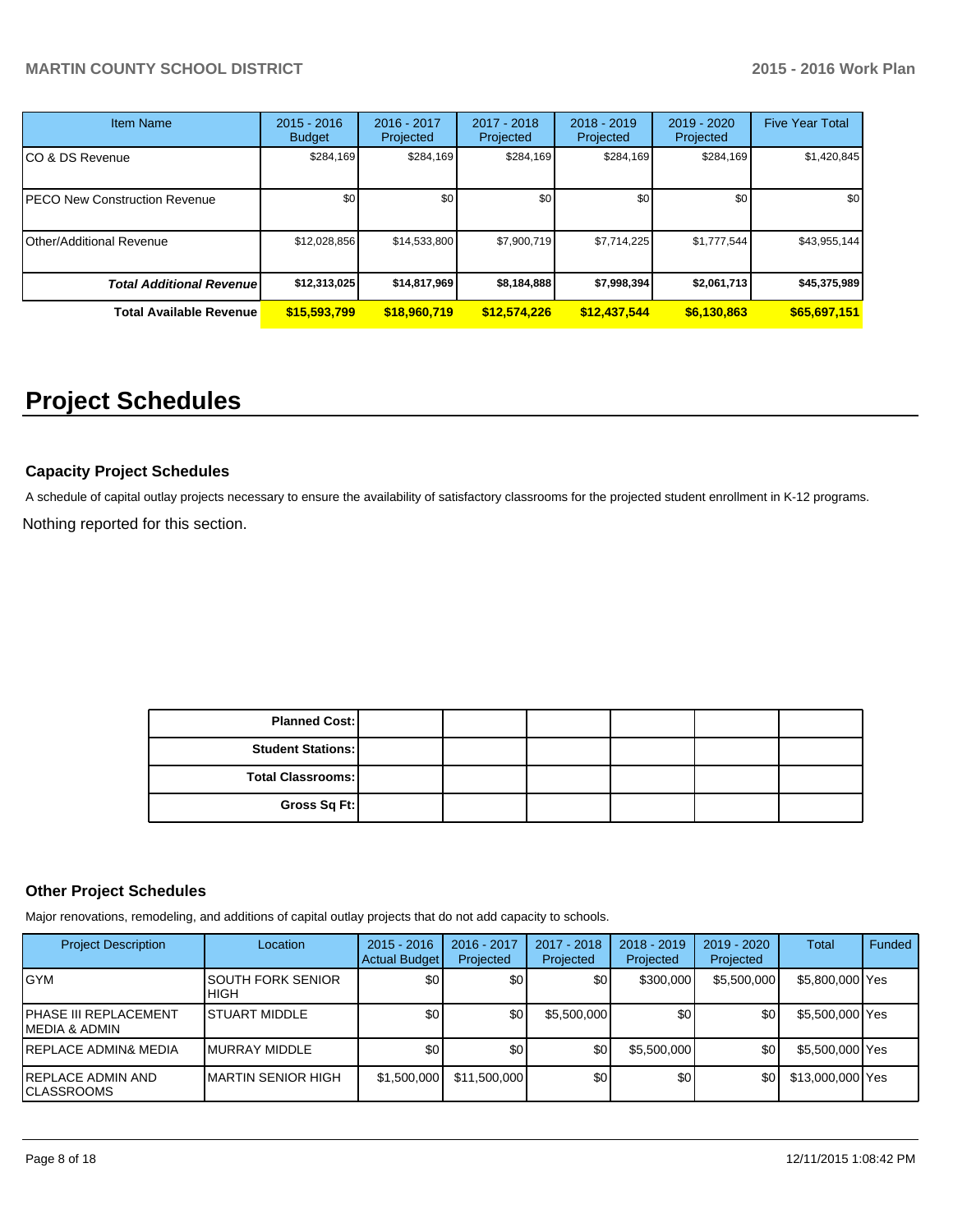| <b>TBA</b>                          | <b>IMARTIN</b><br><b>IINSTRUCTIONAL</b><br><b>ICENTER</b> | \$1,200,000 | \$1,200,000      | \$1,000,000 | \$1,000,000  | \$630.863   | \$5,030,863 Yes |  |
|-------------------------------------|-----------------------------------------------------------|-------------|------------------|-------------|--------------|-------------|-----------------|--|
| PHASE IV-REPLACE ADMIN<br>AND MEDIA | <b>WARFIELD</b><br><b>IELEMENTARY</b>                     | \$0         | \$0 <sub>0</sub> | ا 30        | \$5,500,000  | ا 30        | \$5,500,000 Yes |  |
|                                     |                                                           | \$2,700,000 | \$12,700,000     | \$6,500,000 | \$12,300,000 | \$6,130,863 | \$40,330,863    |  |

### **Additional Project Schedules**

Any projects that are not identified in the last approved educational plant survey.

Nothing reported for this section.

### **Non Funded Growth Management Project Schedules**

Schedule indicating which projects, due to planned development, that CANNOT be funded from current revenues projected over the next five years.

Nothing reported for this section.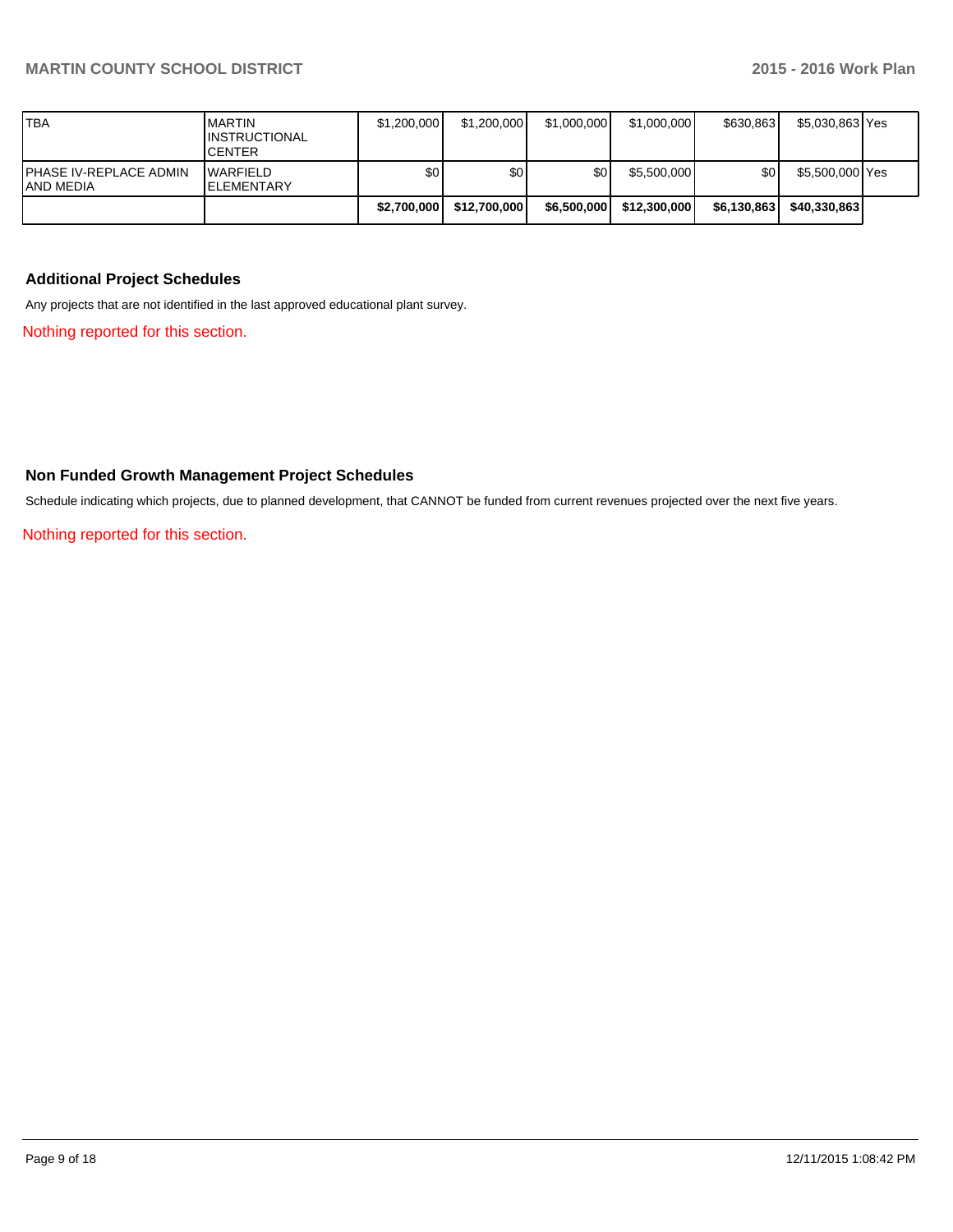## **Capacity Tracking**

| Location                                        | $2015 -$<br>2016 Satis.<br>Stu. Sta. | Actual<br>$2015 -$<br><b>2016 FISH</b><br>Capacity | Actual<br>$2014 -$<br>2015<br><b>COFTE</b> | # Class<br>Rooms        | Actual<br>Average<br>$2015 -$<br>2016 Class<br><b>Size</b> | Actual<br>$2015 -$<br>2016<br><b>Utilization</b> | <b>New</b><br>Stu.<br>Capacity | <b>New</b><br>Rooms to<br>be<br>Added/Re<br>moved | Projected<br>$2019 -$<br>2020<br><b>COFTE</b> | Projected<br>$2019 -$<br>2020<br><b>Utilization</b> | Projected<br>$2019 -$<br>2020 Class<br><b>Size</b> |
|-------------------------------------------------|--------------------------------------|----------------------------------------------------|--------------------------------------------|-------------------------|------------------------------------------------------------|--------------------------------------------------|--------------------------------|---------------------------------------------------|-----------------------------------------------|-----------------------------------------------------|----------------------------------------------------|
| <b>STUART MIDDLE</b>                            | 1,310                                | 1,179                                              | 952                                        | 56                      | 17                                                         | 81.00 %                                          | 0                              | $\mathbf 0$                                       | 1,006                                         | 85.00 %                                             | 18                                                 |
| MARTIN SENIOR HIGH                              | 2,331                                | 2,214                                              | 1,930                                      | 94                      | 21                                                         | 87.00 %                                          | $\overline{0}$                 | $\Omega$                                          | 2,040                                         | 92.00%                                              | 22                                                 |
| <b>STUART LEARNING</b><br><b>CENTER</b>         | 365                                  | 0                                                  | $\Omega$                                   | 16                      | $\overline{0}$                                             | 0.00%                                            | $\overline{0}$                 | $\Omega$                                          | 0                                             | 0.00%                                               | $\mathbf 0$                                        |
| <b>PALM CITY</b><br>ELEMENTARY                  | 696                                  | 696                                                | 678                                        | 38                      | 18                                                         | 97.00 %                                          | $\overline{0}$                 | $\Omega$                                          | 717                                           | 103.00%                                             | 19                                                 |
| OPEN DOOR SCHOOL                                | 0                                    | $\mathbf 0$                                        | $\Omega$                                   | $\mathbf 0$             | $\overline{0}$                                             | 0.00%                                            | $\mathbf 0$                    | $\Omega$                                          | $\mathbf 0$                                   | 0.00%                                               | $\mathbf 0$                                        |
| <b>SPECTRUM JUNIOR</b><br>SENIOR HIGH           | 218                                  | 218                                                | 53                                         | 11                      | 5 <sup>1</sup>                                             | 24.00 %                                          | 0                              | $\mathbf 0$                                       | 56                                            | 26.00%                                              | 5                                                  |
| <b>MURRAY MIDDLE</b>                            | 1,458                                | 1,312                                              | 770                                        | 65                      | 12                                                         | 59.00 %                                          | $\overline{0}$                 | $\mathbf 0$                                       | 814                                           | 62.00%                                              | 13                                                 |
| PORT SALERNO<br>HEADSTART & PK<br><b>CENTER</b> | 54                                   | 54                                                 | 14                                         | 3                       | 5                                                          | 26.00 %                                          | 0                              | $\Omega$                                          | 16                                            | 30.00 %                                             | 5                                                  |
| SALERNO LEARNING<br><b>CENTER</b>               | 231                                  | 0                                                  | $\Omega$                                   | 12                      | $\overline{0}$                                             | 0.00%                                            | 0                              | $\Omega$                                          | $\mathbf 0$                                   | 0.00%                                               | $\mathbf 0$                                        |
| <b>HOBE SOUND</b><br>ELEMENTARY                 | 776                                  | 776                                                | 633                                        | 42                      | 15                                                         | 82.00 %                                          | 0                              | $\Omega$                                          | 680                                           | 88.00 %                                             | 16                                                 |
| <b>WARFIELD</b><br><b>ELEMENTARY</b>            | 886                                  | 886                                                | 741                                        | 48                      | 15                                                         | 84.00 %                                          | $\overline{0}$                 | $\Omega$                                          | 750                                           | 85.00 %                                             | 16                                                 |
| <b>INDIANTOWN ADULT</b><br>LEARNING CENTER      | 110                                  | 165                                                | $\Omega$                                   | 5                       | $\overline{0}$                                             | 0.00%                                            | $\Omega$                       | $\Omega$                                          | $\mathbf{0}$                                  | 0.00%                                               | $\mathbf 0$                                        |
| <b>JENSEN BEACH</b><br>ELEMENTARY               | 704                                  | 704                                                | 616                                        | 39                      | 16                                                         | 88.00 %                                          | $\mathbf 0$                    | $\Omega$                                          | 665                                           | 94.00%                                              | 17                                                 |
| <b>INDIANTOWN MIDDLE</b>                        | 1,304                                | 1,173                                              | 508                                        | 55                      | 9                                                          | 43.00 %                                          | $\overline{0}$                 | $\Omega$                                          | 540                                           | 46.00%                                              | 10                                                 |
| <b>SOUTH FORK SENIOR</b><br><b>HIGH</b>         | 1,774                                | 1,685                                              | 1,820                                      | 78                      | 23                                                         | 108.00 %                                         | 0                              | $\Omega$                                          | 1,924                                         | 114.00%                                             | 25                                                 |
| <b>PINEWOOD</b><br><b>ELEMENTARY</b>            | 784                                  | 784                                                | 783                                        | 44                      | 18                                                         | 100.00 %                                         | $\overline{0}$                 | $\Omega$                                          | 828                                           | 106.00%                                             | 19                                                 |
| CHALLENGER SCHOOL                               | 171                                  | 171                                                | 35                                         | 16                      | $\overline{2}$                                             | 20.00 %                                          | $\overline{0}$                 | $\Omega$                                          | 37                                            | 22.00 %                                             | $\overline{2}$                                     |
| <b>CRYSTAL LAKE</b><br><b>ELEMENTARY</b>        | 688                                  | 688                                                | 598                                        | 38                      | 16                                                         | 87.00 %                                          | $\Omega$                       | $\Omega$                                          | 632                                           | 92.00%                                              | 17                                                 |
| HIDDEN OAKS MIDDLE                              | 1,477                                | 1,329                                              | 1,033                                      | 63                      | 16I                                                        | 78.00 %                                          | $\Omega$                       | $\Omega$                                          | 1,092                                         | 82.00%                                              | 17                                                 |
| <b>BESSEY CREEK</b><br>ELEMENTARY               | 599                                  | 599                                                | 558                                        | 35                      | 16                                                         | 93.00 %                                          | 0                              | $\mathbf 0$                                       | 595                                           | 99.00 %                                             | 17                                                 |
| <b>FELIX A WILLIAMS</b><br><b>ELEMENTARY</b>    | 671                                  | 671                                                | 678                                        | 37                      | 18                                                         | 101.00%                                          | $\overline{0}$                 | $\Omega$                                          | 717                                           | 107.00%                                             | 19                                                 |
| INDIANTOWN FAMILY<br><b>LEARNING CENTER</b>     | 35                                   | 0                                                  | $\overline{0}$                             | $\overline{\mathbf{c}}$ | $\overline{0}$                                             | 0.00%                                            | $\overline{0}$                 | $\mathbf 0$                                       | 0                                             | 0.00%                                               | $\mathbf 0$                                        |
| SEAWIND ELEMENTARY                              | 764                                  | 764                                                | 701                                        | 41                      | 17                                                         | 92.00 %                                          | $\overline{0}$                 | $\mathbf 0$                                       | 741                                           | 97.00 %                                             | 18                                                 |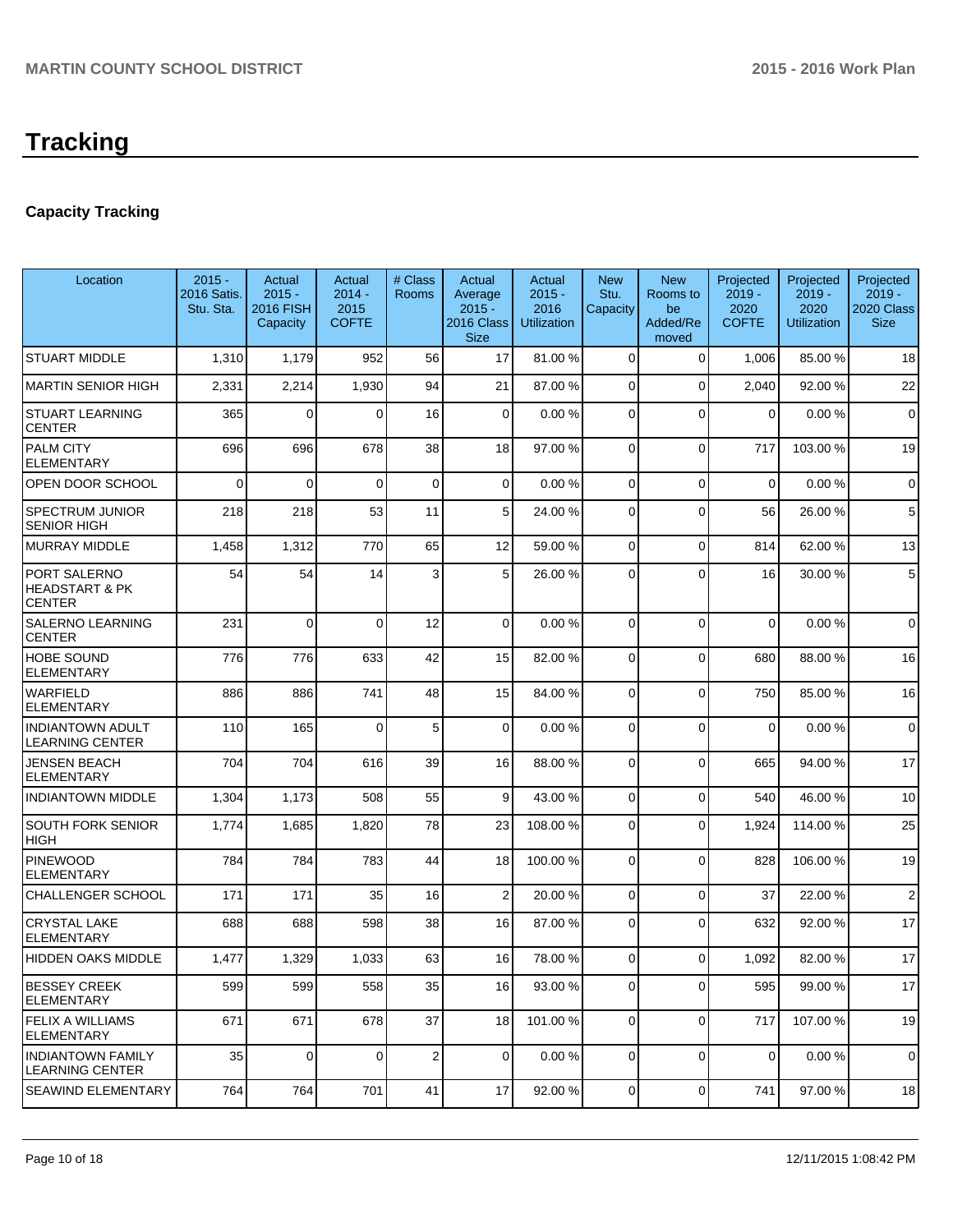| <b>IINDIANTOWN CHILD</b><br>IDEVELOPMENT<br> CENTER (PERKINS) | 216    | 0      | ΩI       | 12       | $\overline{0}$  | 0.00%    | $\Omega$     | ∩        | $\Omega$       | 0.00%   | $\overline{0}$ |
|---------------------------------------------------------------|--------|--------|----------|----------|-----------------|----------|--------------|----------|----------------|---------|----------------|
| <b>ITRANSPORTATION</b><br><b>ISERVICES SECTION</b>            | 0      | 0      | $\Omega$ | $\Omega$ | $\Omega$        | 0.00 %   | $\Omega$     | $\Omega$ | $\overline{0}$ | 0.00%   | $\overline{0}$ |
| IINDIANTOWN ADULT<br>ILEARNING CENTER<br><b>ANNEX</b>         | 25     |        |          |          | $\Omega$        | 0.00%    | 0            |          | $\overline{0}$ | 0.00%   | $\overline{0}$ |
| IPORT SALERNO<br><b>IELEMENTARY (NEW)</b>                     | 877    | 877    | 798      | 48       | 17              | 91.00 %  | $\Omega$     | C        | 843            | 96.00 % | 18             |
| <b>JENSEN BEACH HIGH</b><br>ISCHOOL                           | 1,636  | 1,554  | 1,618    | 68       | 24              | 104.00 % | $\Omega$     | C        | 1,710          | 110.00% | 25             |
| IJ D PARKER SCHOOL<br>OF SCIENCE,MATH,AND<br>ITECHNOLOGY      | 695    | 695    | 655      | 40       | 16 <sup>l</sup> | 94.00 %  | $\Omega$     | C        | 692            | 100.00% | 17             |
| IDR. DAVID L.<br>IANDERSON MIDDLE<br><b>ISCHOOL</b>           | 1,316  | 1,184  | 946      | 57       | 17              | 80.00 %  | <sup>0</sup> | C        | 1,000          | 84.00 % | 18             |
| ICITRUS GROVE<br>IELEMENTARY                                  | 767    | 767    | 618      | 41       | 15 <sup>1</sup> | 81.00 %  | $\Omega$     | ſ        | 653            | 85.00 % | 16             |
|                                                               | 22,938 | 21,145 | 17,737   | 1,105    | 16              | 83.88%   | 0            | 0        | 18,748         | 88.66%  | 17             |

The COFTE Projected Total (18,748) for 2019 - 2020 must match the Official Forecasted COFTE Total (18,747 ) for 2019 - 2020 before this section can be completed. In the event that the COFTE Projected Total does not match the Official forecasted COFTE, then the Balanced Projected COFTE Table should be used to balance COFTE.

| Projected COFTE for 2019 - 2020 |        | <b>Grade Level Type</b> | <b>Balanced Projected</b><br>COFTE for 2019 - 2020 |
|---------------------------------|--------|-------------------------|----------------------------------------------------|
| Elementary (PK-3)               | 5,515  |                         |                                                    |
| Middle (4-8)                    | 7,322  |                         |                                                    |
|                                 |        | Elementary (PK-3)       | 0                                                  |
| High (9-12)                     | 5,911  |                         |                                                    |
|                                 | 18,747 | Middle (4-8)            | 0                                                  |
|                                 |        | High (9-12)             | $\Omega$                                           |
|                                 |        |                         |                                                    |
|                                 |        |                         | 18,748                                             |

## **Relocatable Replacement**

Number of relocatable classrooms clearly identified and scheduled for replacement in the school board adopted financially feasible 5-year district work program.

| -ocation                                 | $2015 - 2016$ | $2016 - 2017$ | 2017 - 2018 | $2018 - 2019$ | 2019 - 2020 | Year 5 Total |
|------------------------------------------|---------------|---------------|-------------|---------------|-------------|--------------|
| <b>Total Relocatable Replacements: I</b> |               |               |             |               |             |              |

## **Charter Schools Tracking**

Information regarding the use of charter schools.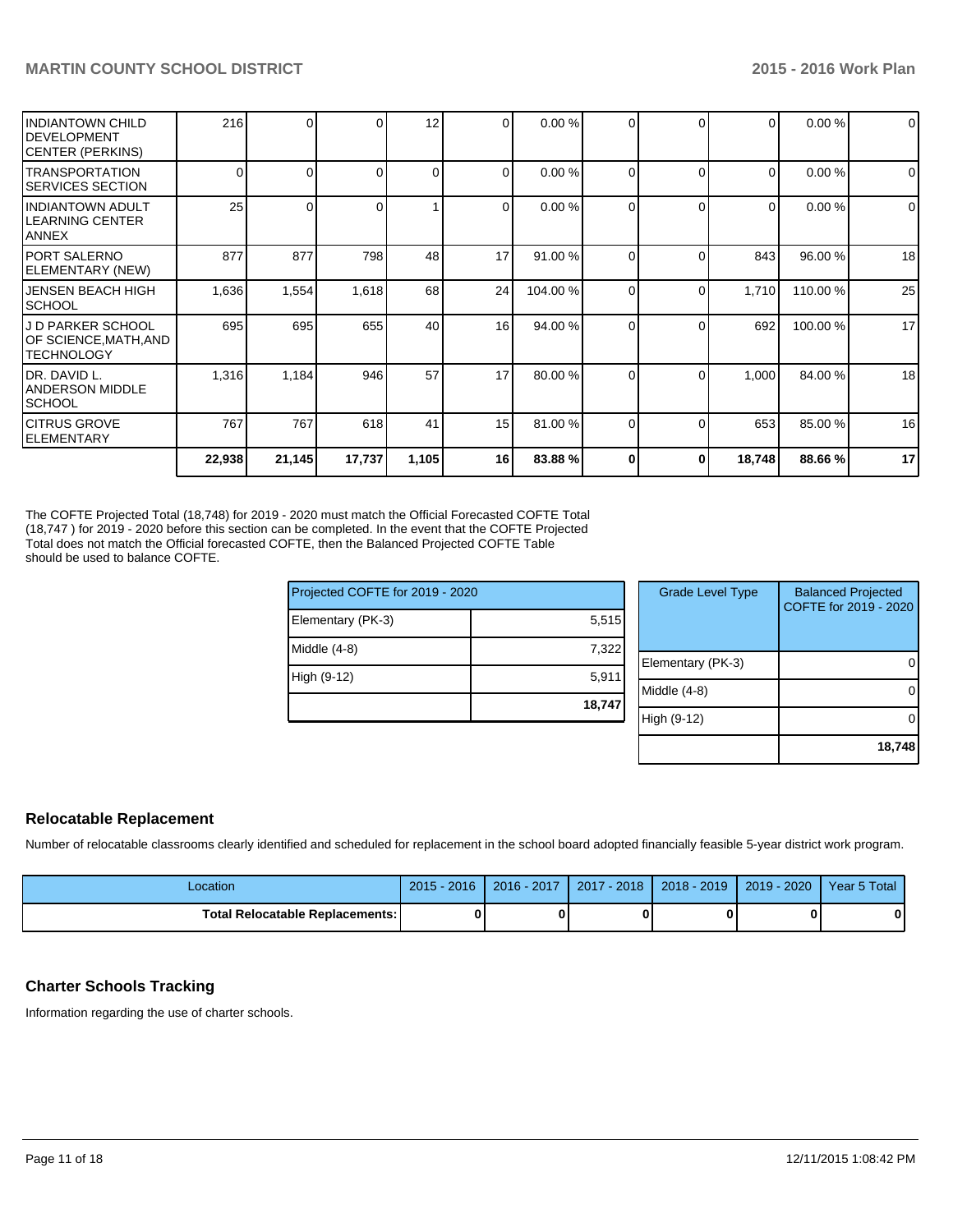| Location-Type                         | # Relocatable<br>units or<br>permanent<br>classrooms | Owner         | Year Started or<br>Scheduled | Student<br><b>Stations</b> | <b>Students</b><br>Enrolled | Years in<br>Contract | <b>Total Charter</b><br><b>Students</b><br>projected for<br>2019 - 2020 |
|---------------------------------------|------------------------------------------------------|---------------|------------------------------|----------------------------|-----------------------------|----------------------|-------------------------------------------------------------------------|
| <b>Clark Advanced Learning Center</b> |                                                      | 9 COMBINATION | 2004                         | 225                        | 250                         | 10 <sub>1</sub>      | 265                                                                     |
| Hope Learning Center                  |                                                      | 4 PRIVATE     | 2004                         | 32                         | 32                          | 10 <sub>1</sub>      | 34                                                                      |
|                                       | 13 I                                                 |               |                              | 257                        | 282                         |                      | 299                                                                     |

## **Special Purpose Classrooms Tracking**

The number of classrooms that will be used for certain special purposes in the current year, by facility and type of classroom, that the district will, 1), not use for educational purposes, and 2), the co-teaching classrooms that are not open plan classrooms and will be used for educational purposes.

| School                               | School Type                     | # of Elementary<br>K-3 Classrooms | # of Middle 4-8<br><b>Classrooms</b>   | # of High $9-12$<br><b>Classrooms</b> | # of $ESE$<br>Classrooms | # of Combo<br><b>Classrooms</b> | <b>Total</b><br><b>Classrooms</b> |
|--------------------------------------|---------------------------------|-----------------------------------|----------------------------------------|---------------------------------------|--------------------------|---------------------------------|-----------------------------------|
|                                      | Total Educational Classrooms: I |                                   |                                        |                                       |                          |                                 | 0                                 |
| School                               | <b>School Type</b>              | # of Elementary<br>K-3 Classrooms | $#$ of Middle 4-8<br><b>Classrooms</b> | # of High $9-12$<br><b>Classrooms</b> | # of $ESE$<br>Classrooms | # of Combo<br><b>Classrooms</b> | Total<br><b>Classrooms</b>        |
| <b>Total Co-Teaching Classrooms:</b> |                                 |                                   |                                        |                                       |                          |                                 | $\mathbf{0}$                      |

### **Infrastructure Tracking**

**Necessary offsite infrastructure requirements resulting from expansions or new schools. This section should include infrastructure information related to capacity project schedules and other project schedules (Section 4).**

Not Specified

**Proposed location of planned facilities, whether those locations are consistent with the comprehensive plans of all affected local governments, and recommendations for infrastructure and other improvements to land adjacent to existing facilities. Provisions of 1013.33(12), (13) and (14) and 1013.36 must be addressed for new facilities planned within the 1st three years of the plan (Section 5).**

Not Specified

**Consistent with Comp Plan?** No

#### **Net New Classrooms**

The number of classrooms, by grade level and type of construction, that were added during the last fiscal year.

| List the net new classrooms added in the 2014 - 2015 fiscal year.                                                                                       |                              |                                   |                                |                                                                        | Llist the net new classrooms to be added in the 2015 - 2016 fiscal<br>Ivear. |                            |                                |                        |
|---------------------------------------------------------------------------------------------------------------------------------------------------------|------------------------------|-----------------------------------|--------------------------------|------------------------------------------------------------------------|------------------------------------------------------------------------------|----------------------------|--------------------------------|------------------------|
| "Classrooms" is defined as capacity carrying classrooms that are added to increase<br>capacity to enable the district to meet the Class Size Amendment. |                              |                                   |                                | Totals for fiscal year 2015 - 2016 should match totals in Section 15A. |                                                                              |                            |                                |                        |
| Location                                                                                                                                                | $2014 - 2015$ #<br>Permanent | $2014 - 2015$ #<br><b>Modular</b> | $2014 - 2015$ #<br>Relocatable | $2014 - 2015$<br>Total                                                 | $2015 - 2016$ #<br>Permanent                                                 | $2015 - 2016$ #<br>Modular | $2015 - 2016$ #<br>Relocatable | $2015 - 2016$<br>Total |
| Elementary (PK-3)                                                                                                                                       |                              |                                   | 90                             | 90                                                                     |                                                                              |                            |                                | 0                      |
| Middle (4-8)                                                                                                                                            |                              |                                   | 176                            | 176                                                                    |                                                                              |                            |                                | $\Omega$               |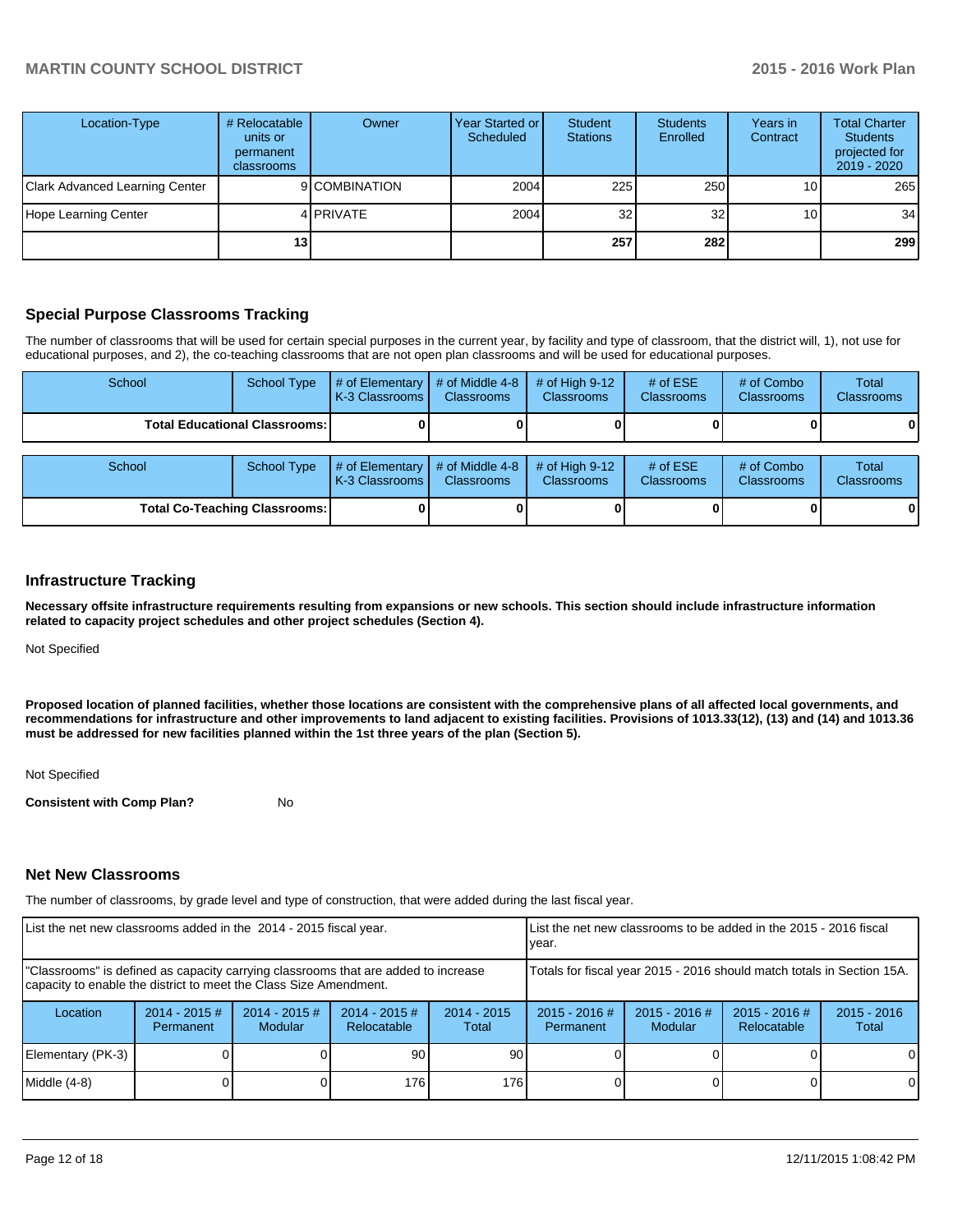| High (9-12) |  |     |     |  |  |
|-------------|--|-----|-----|--|--|
|             |  | 266 | 266 |  |  |

### **Relocatable Student Stations**

Number of students that will be educated in relocatable units, by school, in the current year, and the projected number of students for each of the years in the workplan.

| <b>Site</b>                                                  | $2015 - 2016$  | 2016 - 2017    | 2017 - 2018 | 2018 - 2019    | 2019 - 2020    | 5 Year Average      |
|--------------------------------------------------------------|----------------|----------------|-------------|----------------|----------------|---------------------|
| <b>STUART MIDDLE</b>                                         | 0              | 0              | C           | 0              | 0              | $\mathbf 0$         |
| MARTIN SENIOR HIGH                                           | 657            | 657            | 657         | 657            | 657            | 657                 |
| INDIANTOWN ADULT LEARNING CENTER ANNEX                       | 0              | 0              |             | 0              | 0              | $\mathbf 0$         |
| PORT SALERNO ELEMENTARY (NEW)                                | 0              | 0              |             | 0              | 0              | $\overline{0}$      |
| <b>INDIANTOWN FAMILY LEARNING CENTER</b>                     | 0              | 0              | $\Omega$    | $\Omega$       | 0              | $\mathbf 0$         |
| <b>SEAWIND ELEMENTARY</b>                                    | 0              | 0              |             | 0              | 0              | $\mathsf{O}\xspace$ |
| INDIANTOWN CHILD DEVELOPMENT CENTER<br>(PERKINS)             | 0              | $\Omega$       | $\Omega$    | 0              | 0              | $\mathbf 0$         |
| CHALLENGER SCHOOL                                            | $\Omega$       | 0              | $\Omega$    | $\Omega$       | $\mathbf 0$    | $\overline{0}$      |
| <b>CRYSTAL LAKE ELEMENTARY</b>                               | 77             | 77             | 77          | 77             | 77             | 77                  |
| HIDDEN OAKS MIDDLE                                           | 132            | 132            | 132         | 132            | 132            | 132                 |
| <b>BESSEY CREEK ELEMENTARY</b>                               | $\Omega$       | 0              | $\Omega$    | 0              | $\Omega$       | $\overline{0}$      |
| <b>FELIX A WILLIAMS ELEMENTARY</b>                           | 36             | 36             | 36          | 54             | 72             | 47                  |
| <b>WARFIELD ELEMENTARY</b>                                   | $\Omega$       | $\mathbf 0$    | $\Omega$    | $\Omega$       | $\mathbf 0$    | $\overline{0}$      |
| INDIANTOWN ADULT LEARNING CENTER                             | $\Omega$       | 0              | $\Omega$    | $\Omega$       | $\Omega$       | $\overline{0}$      |
| JENSEN BEACH ELEMENTARY                                      | 36             | 54             | 54          | 54             | 54             | 50                  |
| <b>INDIANTOWN MIDDLE</b>                                     | $\Omega$       | $\mathbf 0$    | $\Omega$    | $\Omega$       | $\Omega$       | $\overline{0}$      |
| <b>SOUTH FORK SENIOR HIGH</b>                                | 75             | 75             | 100         | 125            | 150            | 105                 |
| PINEWOOD ELEMENTARY                                          | 18             | 18             | 18          | 36             | 36             | 25                  |
| OPEN DOOR SCHOOL                                             | $\Omega$       | $\mathbf 0$    | $\Omega$    | $\Omega$       | $\Omega$       | $\overline{0}$      |
| <b>SPECTRUM JUNIOR SENIOR HIGH</b>                           | 88             | 88             | 88          | 88             | 88             | 88                  |
| MURRAY MIDDLE                                                | 160            | 176            | 176         | $\Omega$       | $\overline{0}$ | 102                 |
| PORT SALERNO HEADSTART & PK CENTER                           | $\Omega$       | 0              | $\Omega$    | $\Omega$       | $\Omega$       | $\overline{0}$      |
| <b>SALERNO LEARNING CENTER</b>                               | 54             | 54             | 54          | 54             | 54             | 54                  |
| <b>HOBE SOUND ELEMENTARY</b>                                 | $\Omega$       | $\overline{0}$ | $\Omega$    | $\Omega$       | $\overline{0}$ | $\overline{0}$      |
| JENSEN BEACH HIGH SCHOOL                                     | $\Omega$       | 25             | 50          | 75             | 100            | 50                  |
| J D PARKER SCHOOL OF SCIENCE, MATH, AND<br><b>TECHNOLOGY</b> | $\Omega$       | $\mathbf 0$    | $\mathbf 0$ | $\Omega$       | 0              | $\overline{0}$      |
| DR. DAVID L. ANDERSON MIDDLE SCHOOL                          | $\overline{0}$ | $\overline{0}$ | $\mathbf 0$ | $\overline{0}$ | $\overline{0}$ | $\mathbf 0$         |
| <b>STUART LEARNING CENTER</b>                                | $\overline{0}$ | 0              | $\mathbf 0$ | $\overline{0}$ | $\overline{0}$ | $\mathbf 0$         |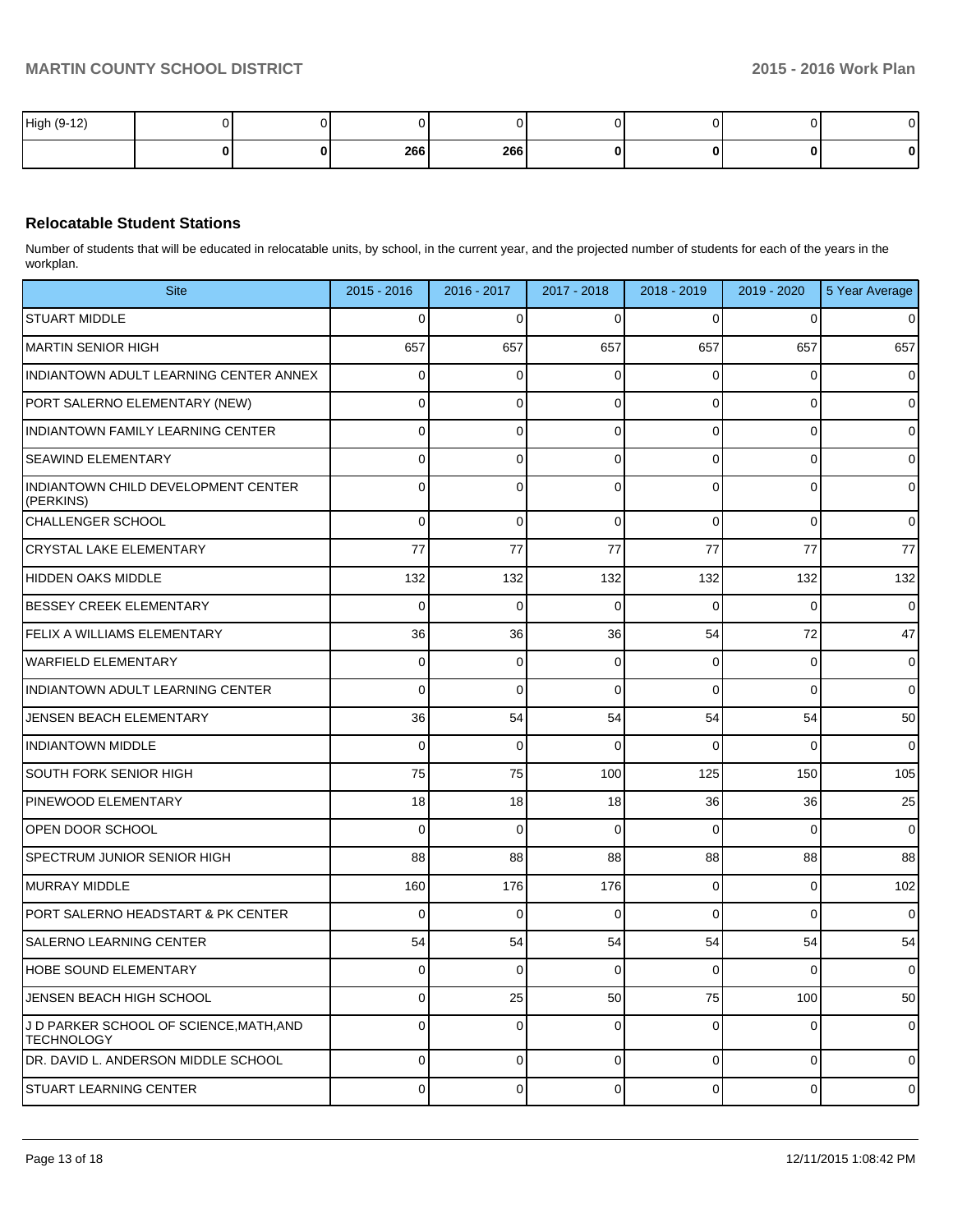| IPALM CITY ELEMENTARY                             | 18 <sub>1</sub> | 18     | 18 <sub>l</sub> | 36     | 36     | 25     |
|---------------------------------------------------|-----------------|--------|-----------------|--------|--------|--------|
| <b>CITRUS GROVE ELEMENTARY</b>                    |                 |        |                 |        |        | ΟI     |
| TRANSPORTATION SERVICES SECTION                   |                 |        |                 |        |        | ΟI     |
| Totals for MARTIN COUNTY SCHOOL DISTRICT          |                 |        |                 |        |        |        |
| Total students in relocatables by year.           | 1,351           | 1,410  | 1,460           | 1,388  | 1,456  | 1,413  |
| Total number of COFTE students projected by year. | 17,984          | 18,278 | 18,447          | 18,589 | 18,747 | 18,409 |
| Percent in relocatables by year.                  | 8 <sub>0</sub>  | 8%     | 8%              | 7%     | 8%     | 8 %    |

## **Leased Facilities Tracking**

Exising leased facilities and plans for the acquisition of leased facilities, including the number of classrooms and student stations, as reported in the educational plant survey, that are planned in that location at the end of the five year workplan.

| Location                                                     | # of Leased<br>Classrooms 2015 -<br>2016 | <b>FISH Student</b><br><b>Stations</b> | Owner               | # of Leased<br>Classrooms 2019 -<br>2020 | <b>FISH Student</b><br><b>Stations</b> |
|--------------------------------------------------------------|------------------------------------------|----------------------------------------|---------------------|------------------------------------------|----------------------------------------|
| IMARTIN SENIOR HIGH                                          | 26                                       |                                        | 632 Mobile Modulars | 27                                       | 675                                    |
| MURRAY MIDDLE                                                | $\Omega$                                 | $\Omega$                               |                     | 0                                        | $\overline{0}$                         |
| <b>SOUTH FORK SENIOR HIGH</b>                                | 3                                        |                                        | 75 Mobile Modulars  | $\overline{7}$                           | 175                                    |
| <b>BESSEY CREEK ELEMENTARY</b>                               | $\Omega$                                 | $\Omega$                               |                     | $\Omega$                                 | 0                                      |
| <b>STUART MIDDLE</b>                                         | $\Omega$                                 | $\Omega$                               |                     | $\Omega$                                 | $\Omega$                               |
| <b>STUART LEARNING CENTER</b>                                | $\Omega$                                 | $\Omega$                               |                     | $\Omega$                                 | 0                                      |
| OPEN DOOR SCHOOL                                             | $\Omega$                                 | $\mathbf{0}$                           |                     | $\Omega$                                 | $\overline{0}$                         |
| JENSEN BEACH HIGH SCHOOL                                     | $\Omega$                                 |                                        | 0 Mobile Modular    | 5                                        | 125                                    |
| J D PARKER SCHOOL OF SCIENCE, MATH, AND<br><b>TECHNOLOGY</b> | $\Omega$                                 | $\Omega$                               |                     | $\Omega$                                 | $\Omega$                               |
| DR. DAVID L. ANDERSON MIDDLE SCHOOL                          | $\Omega$                                 | 0                                      |                     | $\Omega$                                 | 0                                      |
| <b>CITRUS GROVE ELEMENTARY</b>                               | $\Omega$                                 | $\Omega$                               |                     | $\Omega$                                 | 0                                      |
| TRANSPORTATION SERVICES SECTION                              | $\Omega$                                 | 0                                      |                     | 0                                        | $\overline{0}$                         |
| INDIANTOWN ADULT LEARNING CENTER ANNEX                       | $\Omega$                                 | $\Omega$                               |                     | 0                                        | $\overline{0}$                         |
| PORT SALERNO ELEMENTARY (NEW)                                | $\Omega$                                 |                                        | 0 Mobile Modular    |                                          | 18                                     |
| <b>CRYSTAL LAKE ELEMENTARY</b>                               | $\Omega$                                 |                                        |                     | 0                                        | 0                                      |
| INDIANTOWN FAMILY LEARNING CENTER                            | $\Omega$                                 | $\Omega$                               |                     | $\Omega$                                 | 0                                      |
| <b>INDIANTOWN ADULT LEARNING CENTER</b>                      | $\Omega$                                 | ∩                                      |                     | $\Omega$                                 | $\Omega$                               |
| <b>INDIANTOWN MIDDLE</b>                                     | $\Omega$                                 | $\Omega$                               |                     | $\Omega$                                 | 0                                      |
| <b>CHALLENGER SCHOOL</b>                                     | $\Omega$                                 | ∩                                      |                     | 0                                        | $\Omega$                               |
| <b>SALERNO LEARNING CENTER</b>                               | 3                                        |                                        | 54 Mobile Modulars  | 3                                        | 54                                     |
| <b>HOBE SOUND ELEMENTARY</b>                                 | $\Omega$                                 |                                        |                     | $\Omega$                                 | $\overline{0}$                         |
| <b>WARFIELD ELEMENTARY</b>                                   | $\Omega$                                 | $\Omega$                               |                     | $\Omega$                                 | $\Omega$                               |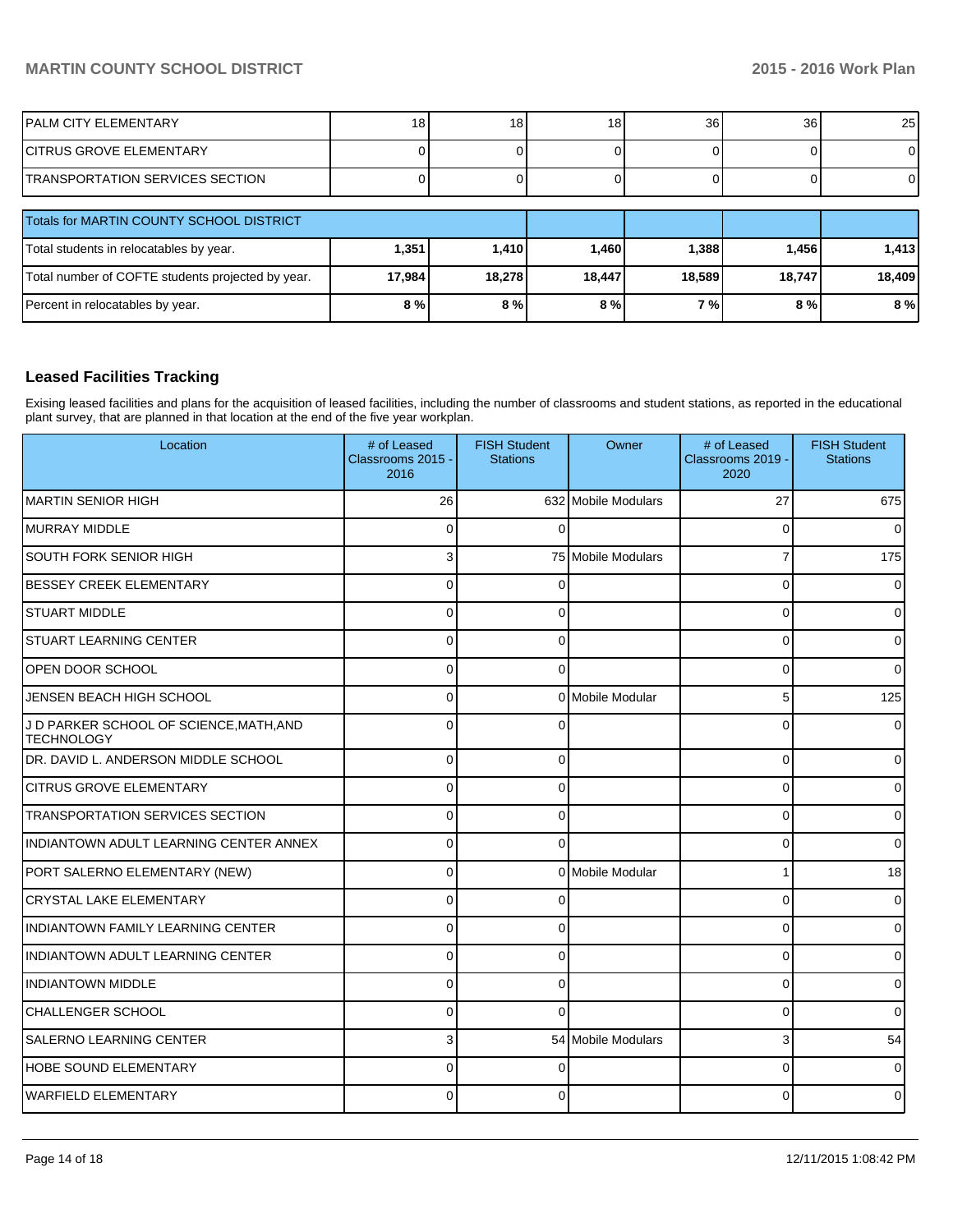| IPALM CITY ELEMENTARY                            |    |     | 0 Mobile Modular |    | 36              |
|--------------------------------------------------|----|-----|------------------|----|-----------------|
| <b>SPECTRUM JUNIOR SENIOR HIGH</b>               |    |     |                  |    | $\overline{0}$  |
| IPORT SALERNO HEADSTART & PK CENTER              |    |     |                  |    | $\overline{0}$  |
| <b>JENSEN BEACH ELEMENTARY</b>                   |    |     |                  |    | $\overline{0}$  |
| HIDDEN OAKS MIDDLE                               |    |     |                  |    | $\Omega$        |
| FELIX A WILLIAMS ELEMENTARY                      |    |     | 0 Mobile Modular |    | 36 <sup>1</sup> |
| <b>SEAWIND ELEMENTARY</b>                        |    |     |                  |    | $\Omega$        |
| INDIANTOWN CHILD DEVELOPMENT CENTER<br>(PERKINS) |    |     |                  |    | $\overline{0}$  |
| PINEWOOD ELEMENTARY                              |    |     | 0 Mobile Modular |    | 36 <sup>1</sup> |
|                                                  | 32 | 761 |                  | 49 | 1,155           |

#### **Failed Standard Relocatable Tracking**

Relocatable units currently reported by school, from FISH, and the number of relocatable units identified as 'Failed Standards'.

Nothing reported for this section.

# **Planning**

#### **Class Size Reduction Planning**

**Plans approved by the school board that reduce the need for permanent student stations such as acceptable school capacity levels, redistricting, busing, year-round schools, charter schools, magnet schools, public-private partnerships, multitrack scheduling, grade level organization, block scheduling, or other alternatives.**

The Martin County School District has implemented the following methods for class size reduction: charter schools, school zone redistricting, ESE clustering at elementary school sites and block scheduling at the high school level.

## **School Closure Planning**

**Plans for the closure of any school, including plans for disposition of the facility or usage of facility space, and anticipated revenues.**

No planned closures at this time.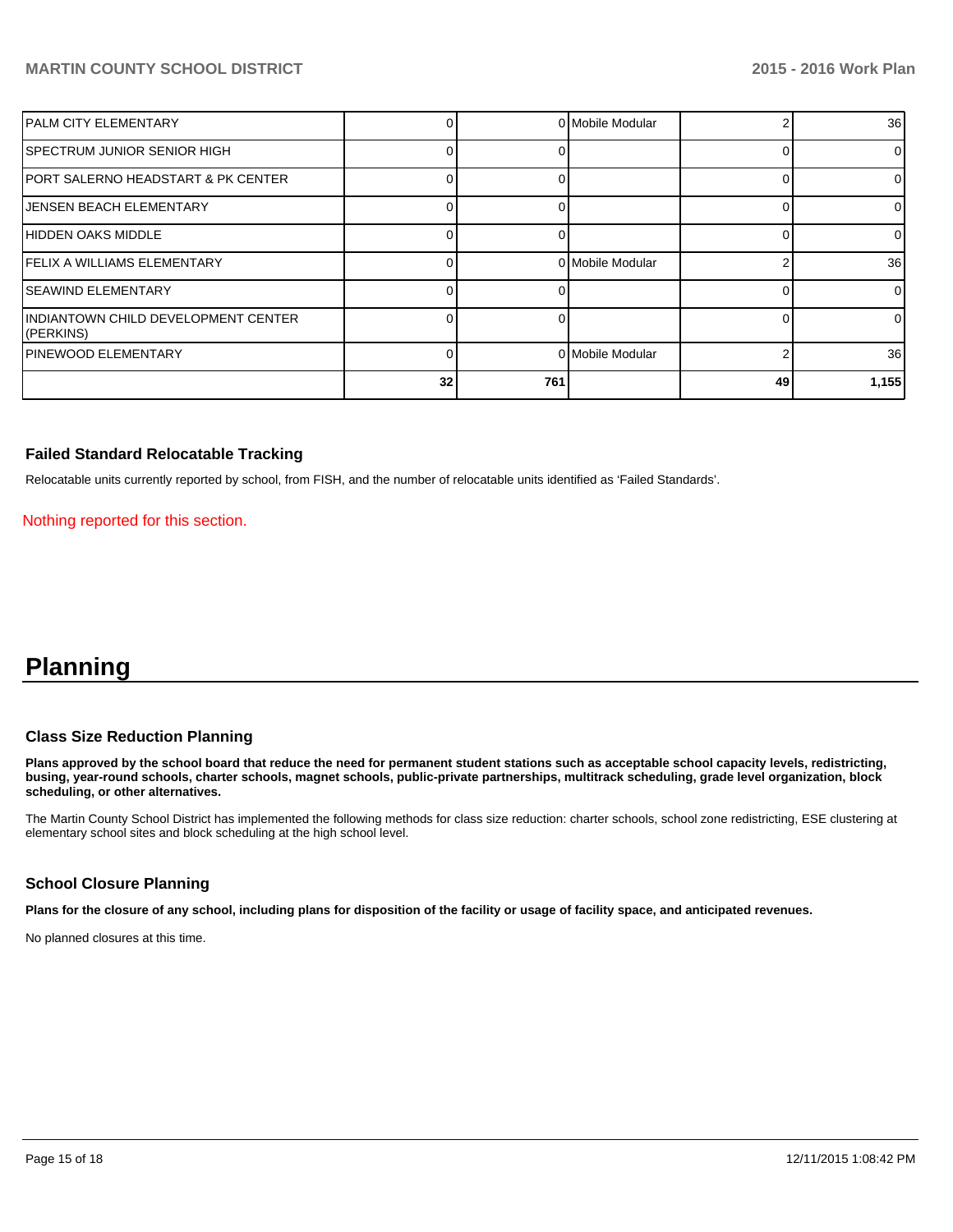# **Long Range Planning**

#### **Ten-Year Maintenance**

District projects and locations regarding the projected need for major renovation, repair, and maintenance projects within the district in years 6-10 beyond the projects plans detailed in the five years covered by the work plan.

Nothing reported for this section.

#### **Ten-Year Capacity**

Schedule of capital outlay projects projected to ensure the availability of satisfactory student stations for the projected student enrollment in K-12 programs for the future 5 years beyond the 5-year district facilities work program.

| Project                   | Location, Community, Quadrant or other<br>general location | 2019 - 2020 / 2024 - 2025<br><b>Projected Cost</b> |
|---------------------------|------------------------------------------------------------|----------------------------------------------------|
| New Elementary School "B" | South                                                      | \$30,000,000                                       |
| New High School "BBB"     | Western Zone                                               | \$97,000,000                                       |
| New Elementary School "C" | West                                                       | \$30,000,000                                       |
|                           |                                                            | \$157,000,000                                      |

## **Ten-Year Planned Utilization**

Schedule of planned capital outlay projects identifying the standard grade groupings, capacities, and planned utilization rates of future educational facilities of the district for both permanent and relocatable facilities.

| Grade Level Projections         | <b>FISH</b><br><b>Student</b><br><b>Stations</b> | <b>Actual 2014 -</b><br>2015 FISH<br>Capacity | Actual<br>$2014 -$<br>2015<br><b>COFTE</b> | Actual 2014 - 2015<br><b>Utilization</b> | Actual 2015 - 2016 / 2024 - 2025 new<br>Student Capacity to be added/removed | Projected 2024<br>2025 COFTE | Projected 2024 -<br>2025 Utilization |
|---------------------------------|--------------------------------------------------|-----------------------------------------------|--------------------------------------------|------------------------------------------|------------------------------------------------------------------------------|------------------------------|--------------------------------------|
| Elementary - District<br>Totals | 10,015                                           | 10,015                                        | 7,659.00                                   | 76.48 %                                  | 1,500                                                                        | 7,558                        | 65.64 %                              |
| Middle - District Totals        | 8.446                                            | 7,600                                         | 4.047.00                                   | 53.25 %                                  |                                                                              | 4.242                        | 55.82 %                              |
| High - District Totals          | 10,729                                           | 10,192                                        | 5,267.00                                   | 51.68 %                                  | 1,800                                                                        | 5,410                        | 45.11 %                              |
| Other - ESE, etc                | 1.855                                            | 1.411                                         | 265.00                                     | 18.78 %                                  |                                                                              | 250                          | 17.72 %                              |
|                                 | 31,045                                           | 29,218                                        | 17,238.00                                  | 59.00 %                                  | 3,300                                                                        | 17,460                       | 53.69 %                              |

**Combination schools are included with the middle schools for student stations, capacity, COFTE and utilization purposes because these facilities all have a 90% utilization factor. Use this space to explain or define the grade groupings for combination schools.**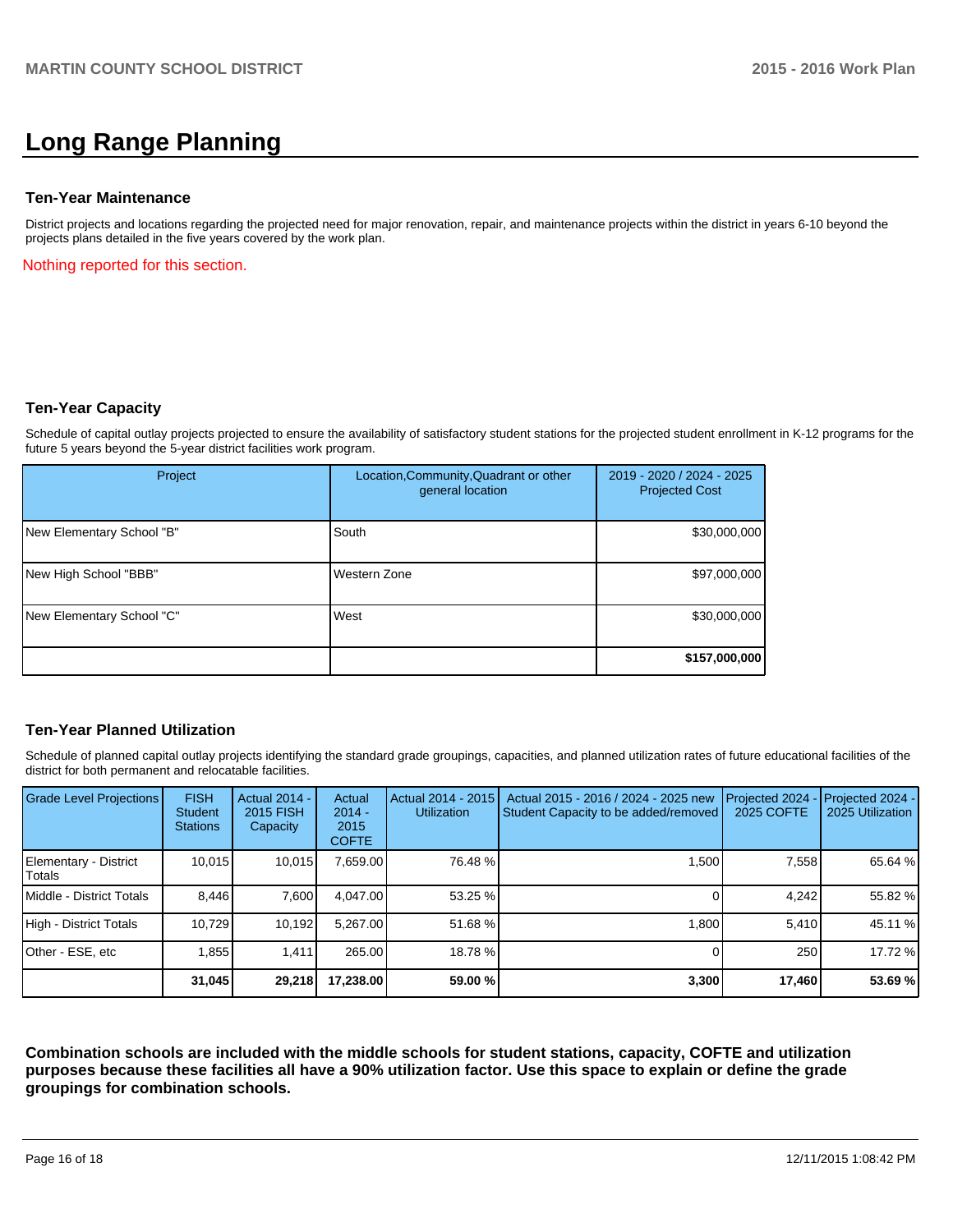No comments to report.

#### **Ten-Year Infrastructure Planning**

**Proposed Location of Planned New, Remodeled, or New Additions to Facilities in 06 thru 10 out years (Section 28).**

Nothing reported for this section.

Plans for closure of any school, including plans for disposition of the facility or usage of facility space, and anticipated revenues in the 06 thru 10 out **years (Section 29).**

Nothing reported for this section.

#### **Twenty-Year Maintenance**

District projects and locations regarding the projected need for major renovation, repair, and maintenance projects within the district in years 11-20 beyond the projects plans detailed in the five years covered by the work plan.

Nothing reported for this section.

#### **Twenty-Year Capacity**

Schedule of capital outlay projects projected to ensure the availability of satisfactory student stations for the projected student enrollment in K-12 programs for the future 11-20 years beyond the 5-year district facilities work program.

Nothing reported for this section.

#### **Twenty-Year Planned Utilization**

Schedule of planned capital outlay projects identifying the standard grade groupings, capacities, and planned utilization rates of future educational facilities of the district for both permanent and relocatable facilities.

| <b>Grade Level Projections</b>  | <b>FISH</b><br><b>Student</b><br><b>Stations</b> | <b>Actual 2014 -</b><br>2015 FISH<br>Capacity | Actual<br>$2014 -$<br>2015<br><b>COFTE</b> | <b>Utilization</b> | Actual 2014 - 2015   Actual 2015 - 2016 / 2034 - 2035 new<br>Student Capacity to be added/removed | <b>I</b> Projected 2034 - Projected 2034 -<br>2035 COFTE | 2035 Utilization |
|---------------------------------|--------------------------------------------------|-----------------------------------------------|--------------------------------------------|--------------------|---------------------------------------------------------------------------------------------------|----------------------------------------------------------|------------------|
| Elementary - District<br>Totals | 10.015                                           | 10.015                                        | 7.659.00                                   | 76.48 %            | 1.500                                                                                             | 9.779                                                    | 84.92 %          |
| l Middle - District Totals      | 8.446                                            | 7.600                                         | 4.047.00                                   | 53.25 %            |                                                                                                   | 5.198                                                    | 68.39 %          |
| High - District Totals          | 10.729                                           | 10,192                                        | 5.267.00                                   | $51.68 \%$         | 1.800                                                                                             | 6.382                                                    | 53.22 %          |